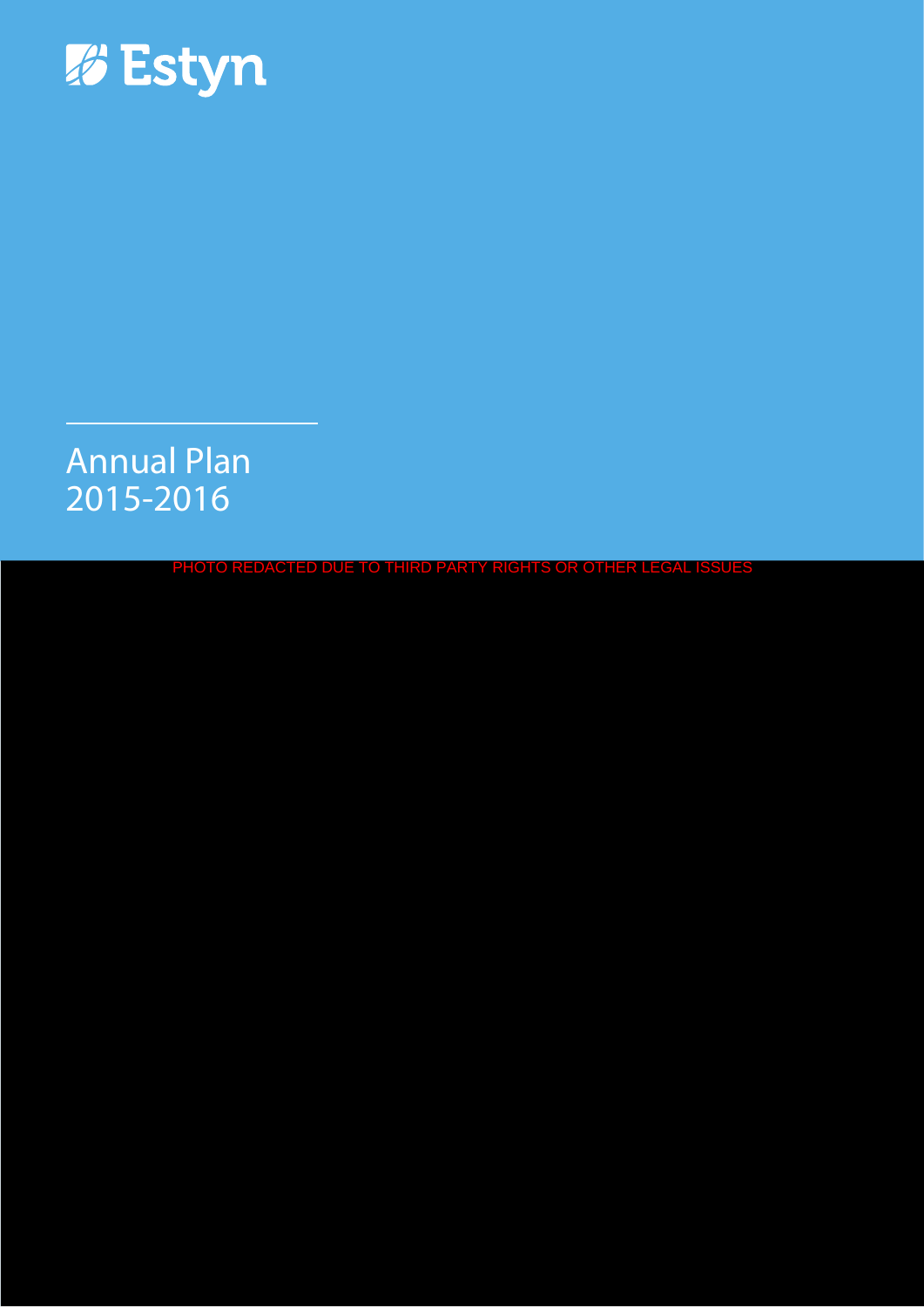Every possible care has been taken to ensure that the information in this document/publication is accurate at the time of going to press. Any enquiries or comments regarding the content should be addressed to:

Publication Section Estyn Anchor Court Keen Road **Cardiff** CF24 5JW or by email to publications@estyn.gov.uk

All Estyn publications are available on our website: www.estyn.gov.uk

© Crown Copyright 2015: This report may be re-used free of charge in any format or medium provided that it is re-used accurately and not used in a misleading context. The material must be acknowledged as Crown copyright and the title of the document/publication specified.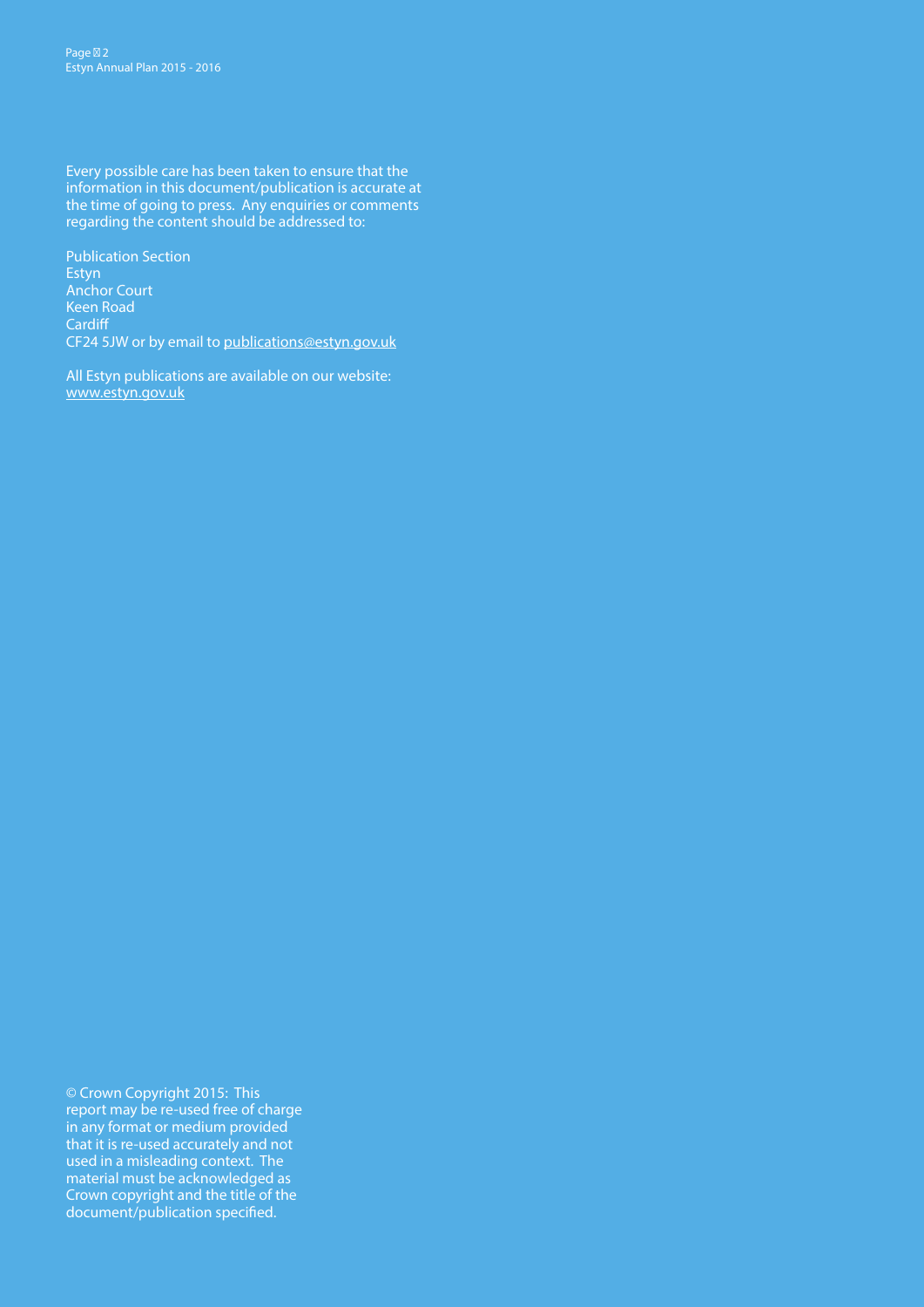The purpose of Estyn<sup>1</sup> is to inspect and report on the quality and standards in education and training provided in Wales, including:

- how far education and training meet the needs of learners and contribute to their development and wellbeing
- standards achieved
- the quality of leadership and management

## Estyn inspects the following sectors:

- nursery schools and settings that are maintained by, or receive funding from, local authorities
- primary schools
- secondary schools
- special schools
- pupil referral units
- independent schools
- further education
- independent specialist colleges
- adult community learning
- local authority education services for children and young people
- teacher education and training
- Welsh for adults
- work-based learning
- learning in the justice sector

Estyn works in collaboration with the Care and Social Services Inspectorate for Wales (CSSIW), Healthcare Inspectorate Wales (HIW) and the Wales Audit Office (WAO) to implement the Welsh Government's policy statement on Inspection, Audit and Regulation (IAR)<sup>2</sup>, the Welsh Government's response to the recommendations of the Commission on Public Service Governance and Delivery<sup>3</sup> and the priorities of Inspection Wales<sup>4</sup>.

In partnership with Ofsted, Estyn has responsibility for inspecting learners in England who are funded by the Welsh Government and who attend independent special colleges, work-based learning courses, and provision for young people in youth offending teams. Estyn inspects, through joint working with HMI Probation and HMI Prisons, the education of offenders in secure estate and prisons in Wales.

### Estyn also:

- provides advice on the quality and standards of education and training in Wales to the Welsh Government and others
- builds capacity in the delivery of education and training in Wales based on inspection evidence, including the dissemination of best practice

<sup>&</sup>lt;sup>1</sup> Estyn's principal functions are set out in sections 75 to 78 of the Learning and Skills Act 2000 and section 20 of the Education Act 2005.

<sup>&</sup>lt;sup>2</sup> Inspection, Audit and Regulation in Wales, Welsh Government Policy Statement, September 2009<br><sup>3</sup> Devolution, Democracy and Delivery. White Paper – Reforming Local Government. Welsh Government. July 2014

<sup>4</sup> Inspection Wales is an association comprising of the Care and Social Services Inspectorate Wales (CSSIW), Estyn (Her Majesty's Inspectorate for Education and Training in Wales), Healthcare Inspectorate Wales (HIW) and the Wales Audit Office (WAO) to facilitate better joint working, where appropriate, to encourage improvement in the delivery of public services in Wales.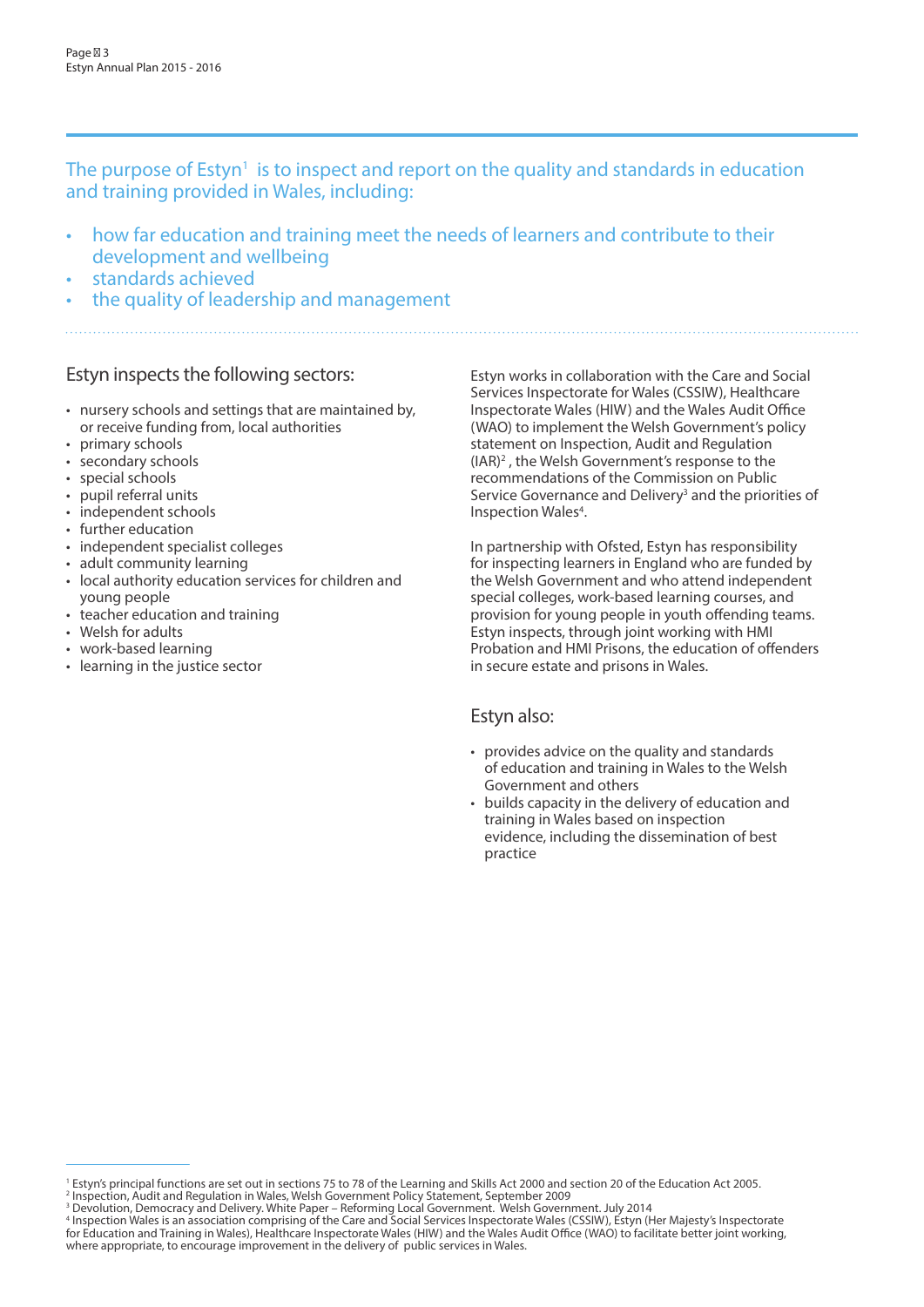# **Contents**

| 05 | HMCI's foreword                                                                                                                                        |
|----|--------------------------------------------------------------------------------------------------------------------------------------------------------|
|    | Part one                                                                                                                                               |
| 08 | Strategic overview                                                                                                                                     |
| 09 | Delivery of strategic objectives                                                                                                                       |
| 10 | Strategic objective one<br>Provide public accountability to service users on the quality and standards of education<br>and training provision in Wales |
| 14 | Strategic objective two<br>Inform the development of national policy by the Welsh Government                                                           |
| 17 | Strategic objective three<br>Build capacity in the delivery of education and training in Wales                                                         |
|    | Part two                                                                                                                                               |
| 19 | Estyn's delivery principles                                                                                                                            |
| 19 | Delivery principle one<br>Develop Estyn as a 'best value' organisation and 'exemplary employer'                                                        |
| 21 | Delivery principle two<br>Work collaboratively with other inspectorates to support improvement                                                         |
| 22 | Estyn's budget                                                                                                                                         |
|    | <b>Appendices</b>                                                                                                                                      |
| 24 | Appendix 1: Inspection and follow-up activity 2014-2015                                                                                                |
| 26 | Appendix 2: Thematic report activity 2014-2015                                                                                                         |
| 28 | Appendix 3: Working groups                                                                                                                             |
| 29 | Appendix 4: Estyn's organisation chart                                                                                                                 |
| 30 | Appendix 5: Estyn Strategy Board members                                                                                                               |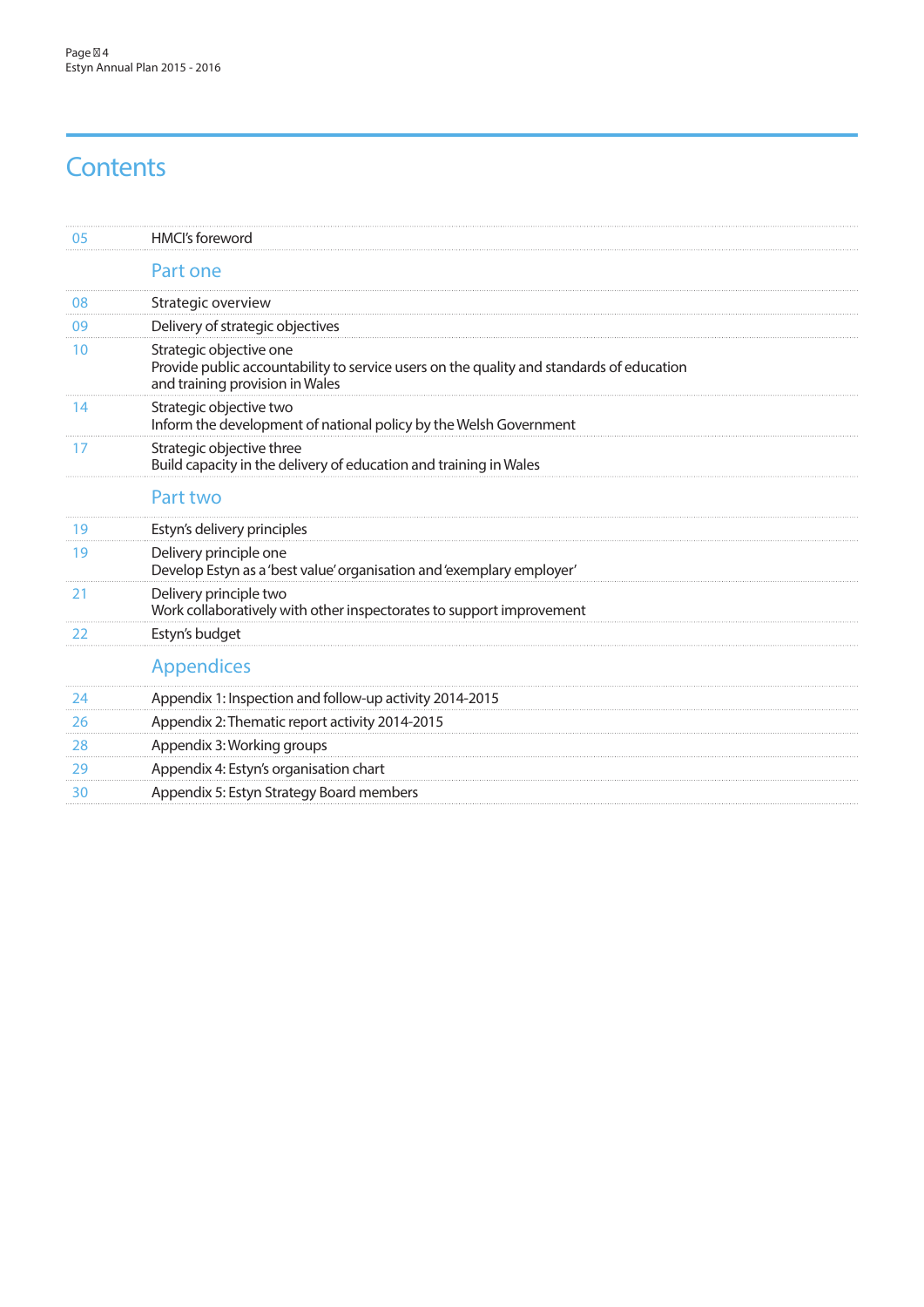# HMCI's foreword

In 2015-2016 we will move into the sixth year of using the current common inspection framework. Our programme of core and follow-up inspections will continue, and in line with the revised Welsh Government regulations, inspections of schools will again be scheduled in a less predictable way. We will update the common inspection framework and inspection guidance handbooks to reflect changes to legislation and education policy. Recent updates have included a greater emphasis on inspecting literacy and numeracy, healthy eating and safeguarding, and more focus on the performance of deprived pupils and the use of the pupil deprivation grant. Inspections will continue to focus on these areas and will reflect any further changes to policy and provision in the sectors we inspect.

Joint work will be undertaken with the Care and Social Services Inspectorate Wales (CSSIW) to plan and deliver inspections of early years provision in non-maintained settings. We intend to produce a draft inspection framework for informal consultation by the summer of 2015, to undertake pilot inspections in autumn 2015, followed by formal consultation in 2016 before a new programme of inspections begins in September 2016.

We will also be introducing new arrangements for the inspection of further education institutions. These arrangements have been refreshed in order to take account of changes to funding, governance and curriculum arrangements. We will adapt other inspection arrangements too in relation to changes in the delivery of school improvement services in local authorities and regional consortia.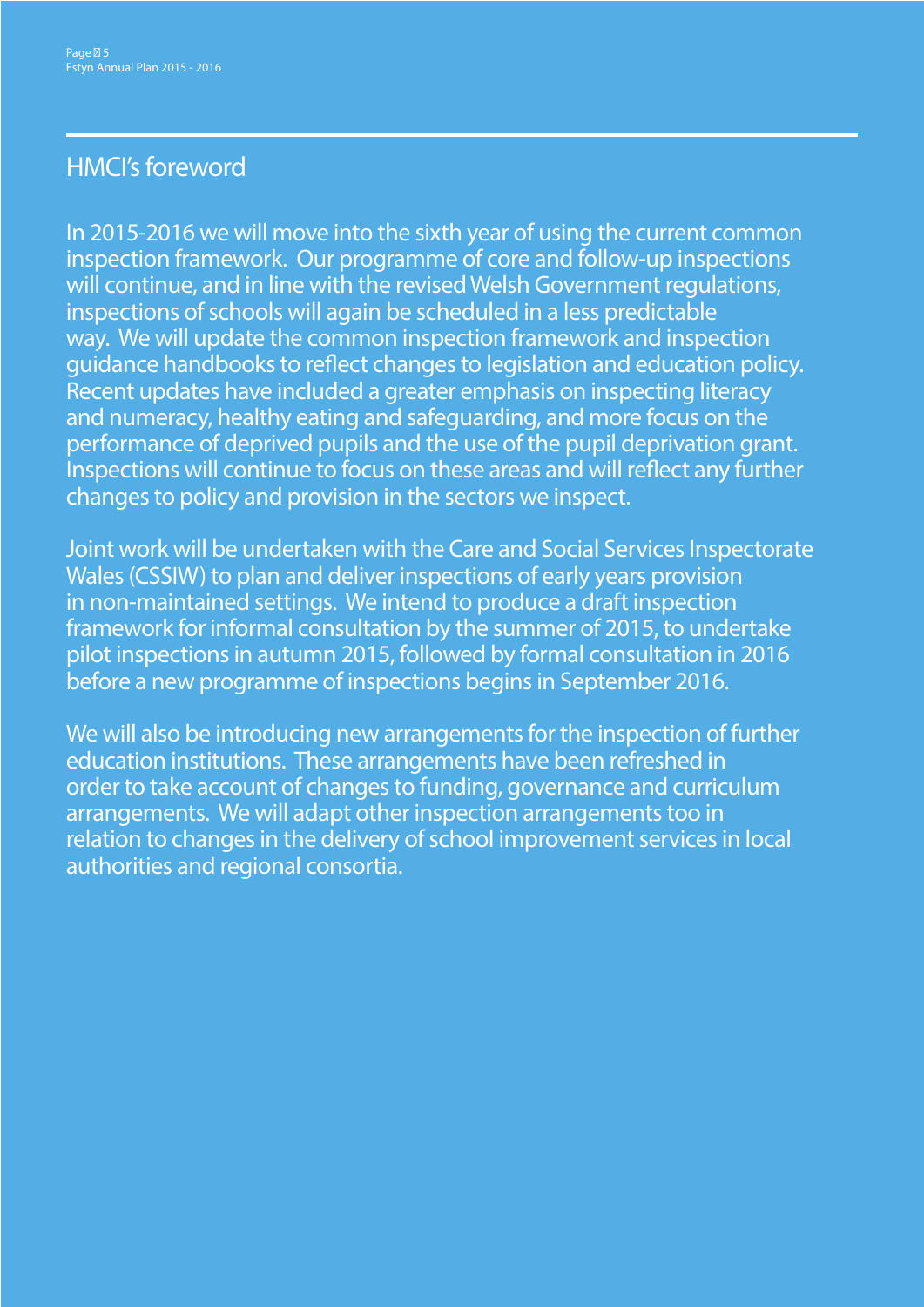# HMCI's foreword

Over the course of 2015-2016 we will continue to inform the development of national policy by the Welsh Government by producing a series of surveys and other advice in response to the Minister's annual remit letter (which is presented on pages 26 to 27 of this Plan). We will offer an updated training programme for inspectors who undertake thematic survey work, and look at how we structure and design our thematic surveys in order to maximise their impact on policy makers, on schools and other providers. More generally, we will continue to review how well we communicate and engage with our stakeholders as part of our continued commitment to improving the way we work and promoting best practice through our stakeholder forums.

In carrying forward each of our strategic objectives, we will develop Estyn as a 'best value organisation and exemplary employer' by building a skilled, knowledgeable and motivated workforce to improve individual and team performance as well as maintaining and operating robust governance arrangements.

Our joint work with other Wales and UK inspectorates will continue, guided by a common vision and agreed purpose. Inspections and thematic work will be undertaken jointly with other inspectorates and regulatory bodies as appropriate.

2015-2016 will be a year of new possibilities and of far-reaching initiatives that will bring about considerable change in the education system. Several reports will be published, along with White Papers which are set to open up new possibilities for education and the wider range of public services in Wales. Estyn will need to be alert and responsive to these changes and to the challenges they bring with them to the agility of the inspectorate and the opportunities they will offer to refine the role and impact of Estyn in Wales.

I shall be handing over the reins in June to Meilyr Rowlands, my successor as HMCI. I wish him well in the post. I know he will be leading a confident organisation that will continue, under his leadership, to keep the interests of learners at the heart of Estyn's work.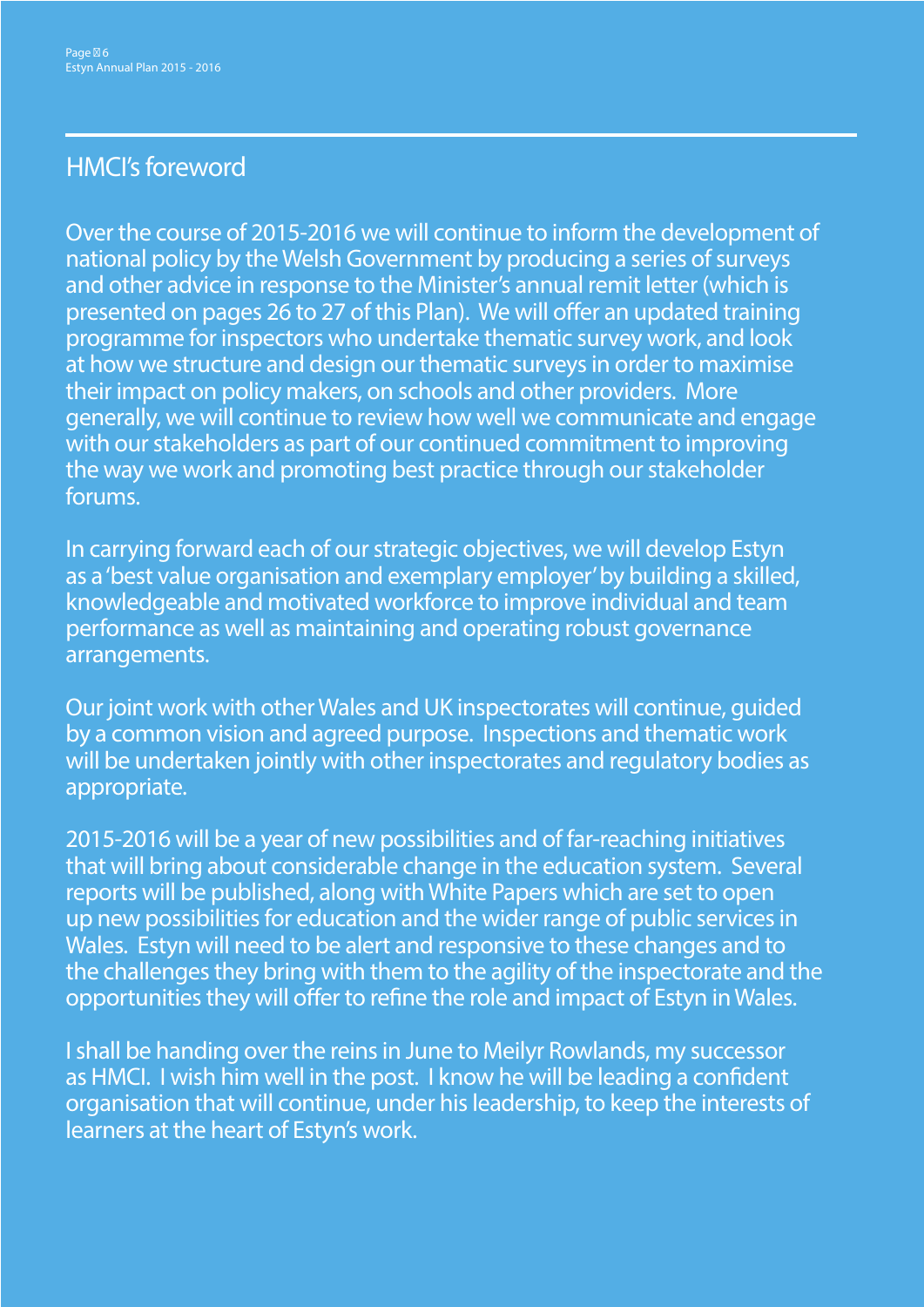Ann Keane Her Majesty's Chief Inspector of Education and Training in Wales

Page 7

Estyn Annual Plan 2015 - 2016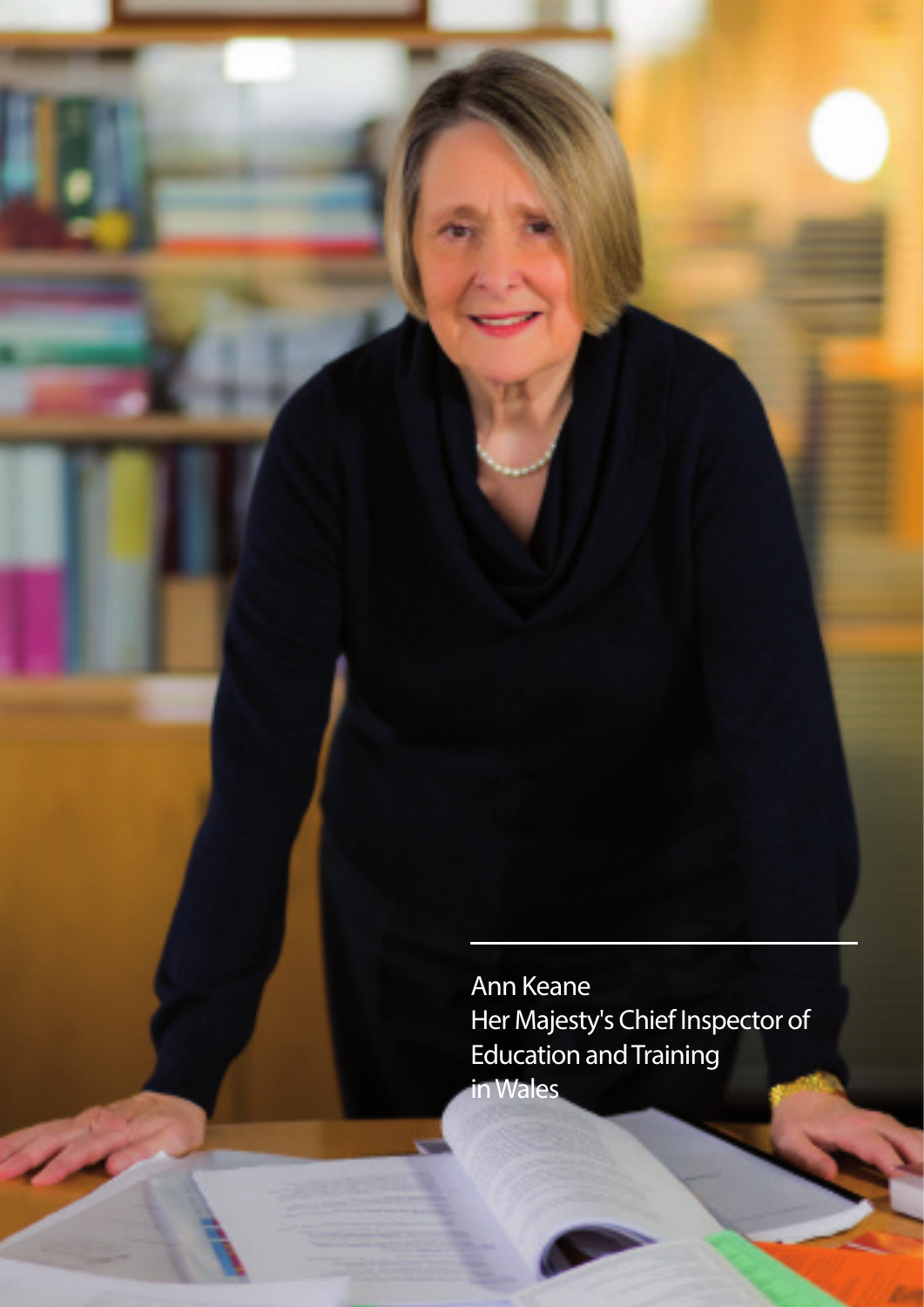# Part one

Strategic overview

# Our mission and vision

Our mission is to achieve excellence for all learners in Wales by providing independent, high-quality inspection and advice services. Our vision is to be recognised through the expertise of our staff as an authoritative voice on education and training in Wales.

# Our values

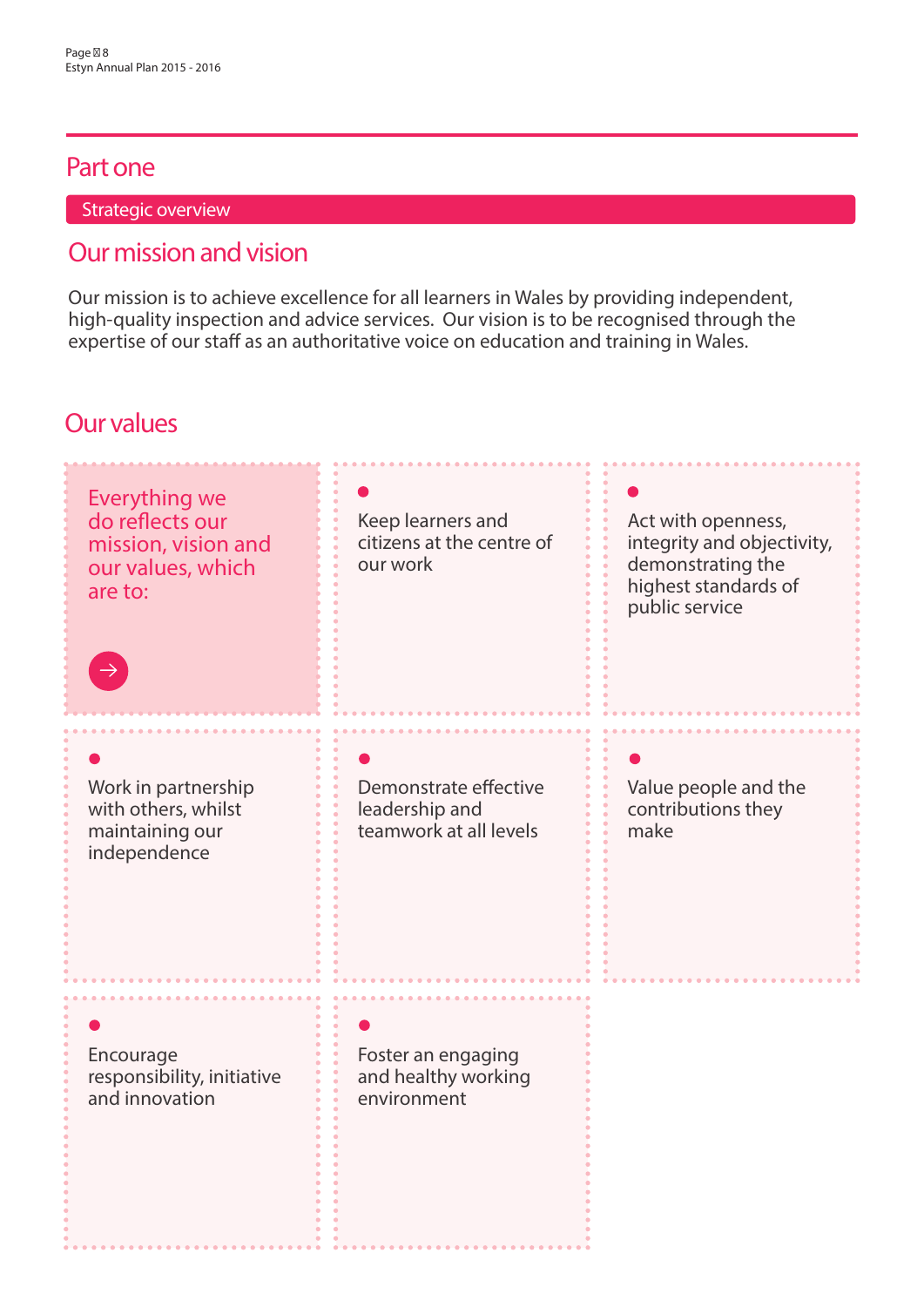## Part one

## Strategic overview

# Our strategic objectives and delivery principles

Our strategic objectives and delivery principles are the core purposes of our work and it is vital that all are delivered as effectively as possible.

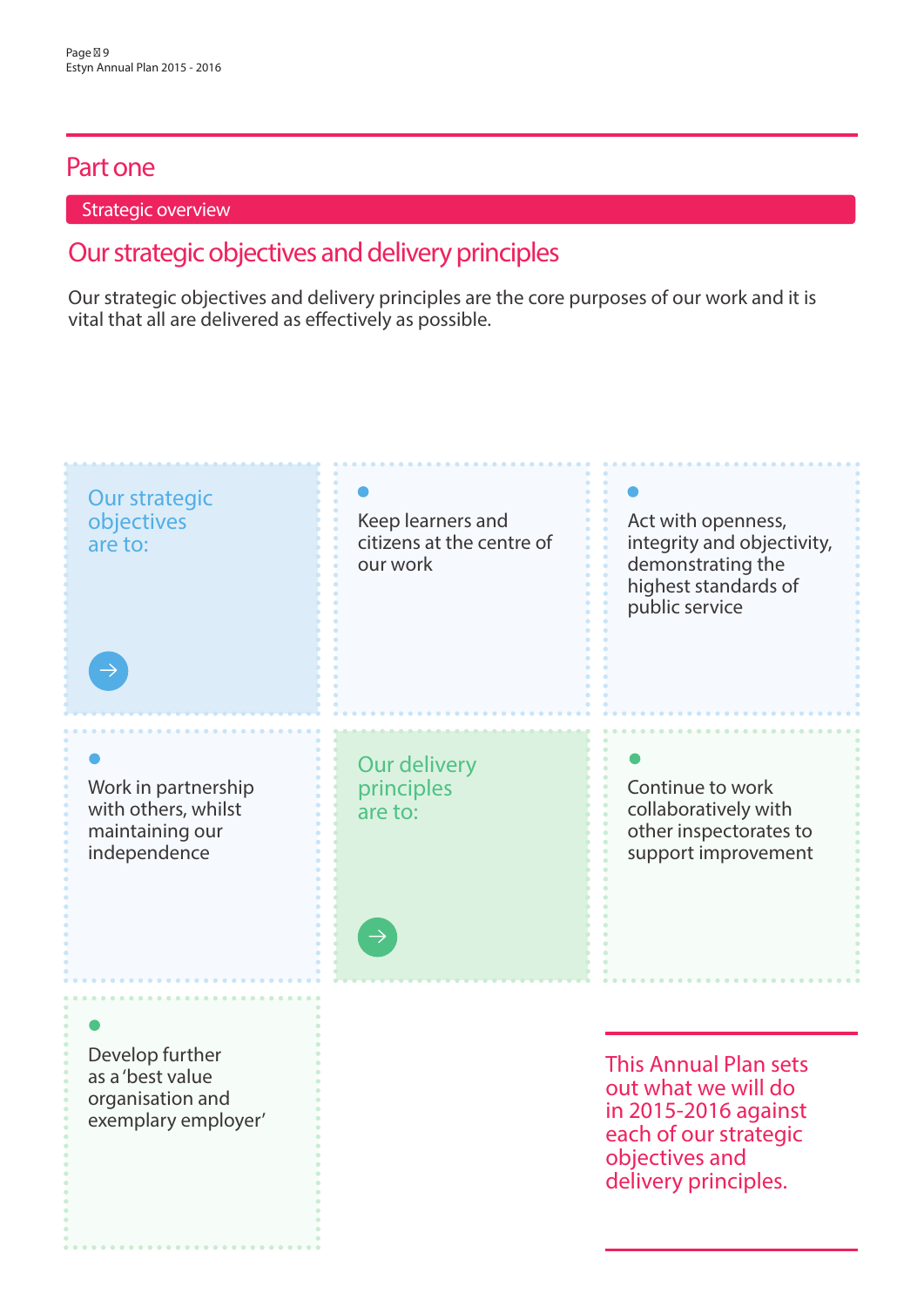# Delivery of strategic objectives

# Strategic objective one Provide public accountability to service users on the quality and standards of education and training provision in Wales

Estyn inspects all providers within a period of six years and all inspections are based on first hand, observed evidence. The evidence from inspections gives Estyn a unique and comprehensive set of information about standards in education and training in Wales, which underpins the delivery of Estyn's strategic objectives two and three.

Estyn's fourth cycle of inspections started in September 2010, featuring new inspection arrangements. School inspections were brought in-house and we established new contracting arrangements, quality assurance systems and IT systems. The outcome of a recent mid-cycle review showed that a majority of stakeholders wanted to keep arrangements largely unchanged. One of the changes agreed with the Welsh Government was a change to the regulation governing the predictability of inspections. Providers can no longer predict, years ahead, when their next inspection is due, although we continue to give four weeks' notice so that pre-inspection meetings with parents can be arranged. The result is that we are now more likely to see providers as they normally are.

Estyn's common inspection framework and inspection guidance handbooks are updated annually to ensure that they reflect changes to policy and legislation and include judgements on the effects of new initiatives like the Literacy and Numeracy Framework and the pupil deprivation grant.

Our inspection reports are published on the Estyn website in a timely way so that parents and learners can find out about the quality and standards of education in their local and other schools and providers.

# 1.1 Inspection – internal resources for core inspections

We will maintain and improve public confidence in the quality of inspections by maximising the use of HMI on inspections and the number of inspections that are led by HMI, as far as resources allow. All inspections will continue to be 'Estyn-led' (other than some inspections of non-maintained settings) in that reports will be rigorously quality assured by Estyn before publication. All Estyn-led inspections in sectors other than primary will be led by HMI, together with a half of primary inspections.

During 2015-2016, at least 50% of all primary school inspections will be led by HMI, as well as 15% of non-maintained nursery inspections. For all other sectors, 100% of inspections will be led by HMI.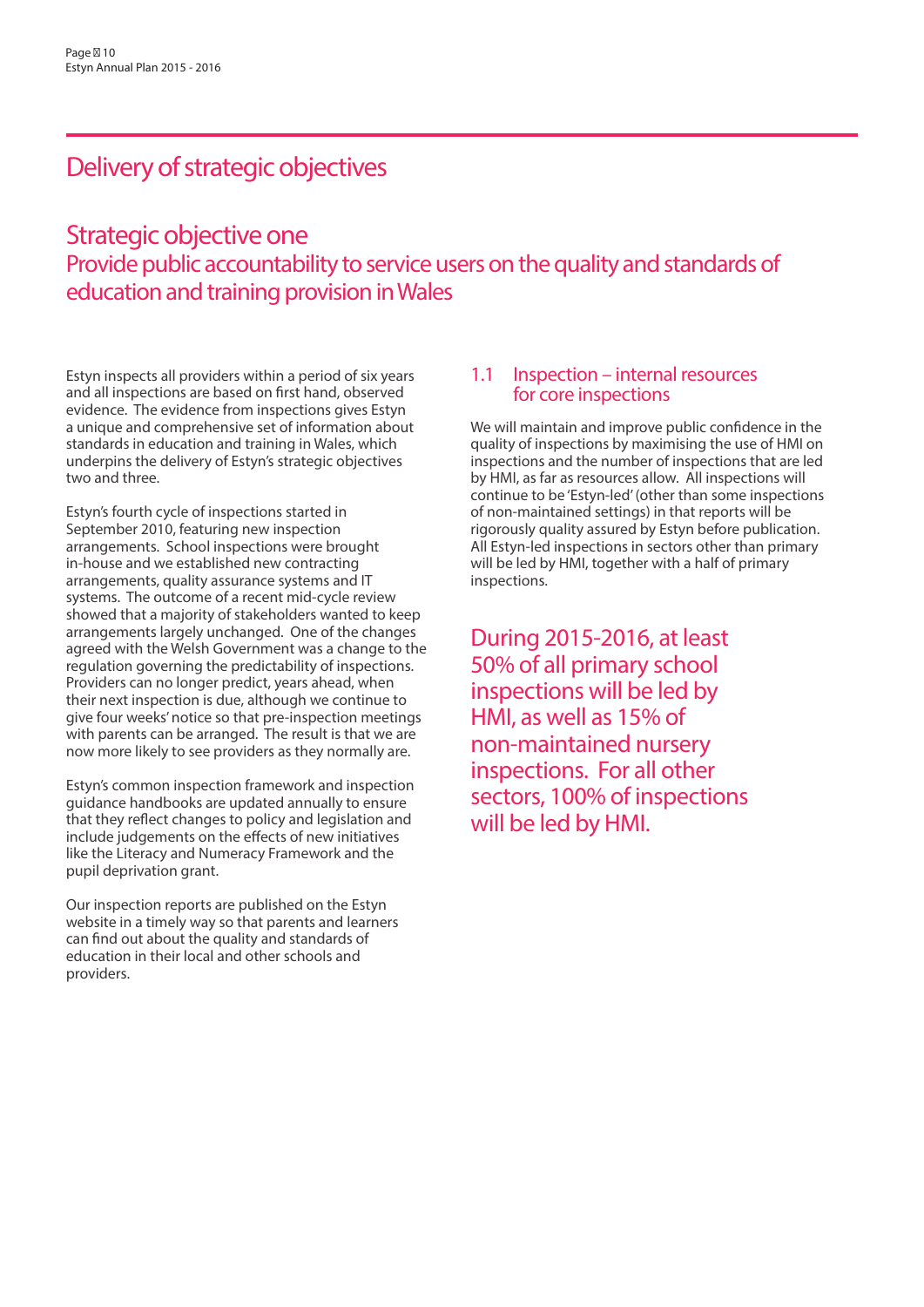### 1.2 Inspection – external resources

The use of peer inspectors on all inspections will continue to be a key part of Estyn's building capacity programme. All inspection teams for maintained schools must contain a lay inspector. Estyn uses additional inspectors, who are also Registered Inspectors, to lead a half of primary inspections. Additional inspectors are also used as team inspectors when needed on inspections of most sectors.

### 1.3 Inspection – new workstreams, including reviewing, piloting and updating the guidance on inspection

A number of workstreams to design or adapt inspection arrangements will continue their work, including those for:

- further education
- local authorities
- regional consortia

As college mergers changed the landscape of further education in Wales, we have developed a new inspection model and process for the inspection of further education. This has involved extensive consultation with numerous stakeholder groups. We will run a pilot inspection for the new model in spring 2015, train new cohorts of peer inspectors in summer 2015 and begin the new cycle of inspection for further education in autumn 2015.

Our proposals for a new inspection framework for the inspection of local authority education services for children and young people will be developed throughout the year, in the light of the White Papers on Devolution, Democracy and Delivery.

In May 2015, we will be publishing a Ministerial thematic report on the progress made by the four regional consortia. The fieldwork is being carried out jointly with the Wales Audit Office resulting in separate publications by the Wales Audit Office and Estyn. Estyn will publish a thematic report requested by the Minister for Education and Skills, whereas the Auditor General for Wales will publish a Value-for-Money study on the Welsh Government's approach to achieving improvement in support to schools through regional education consortia. Both reports will be published on the same date.

Subsequently we will inspect the four education consortia during the spring and summer 2016. This is a new workstream, with development work on the inspection framework and guidance being informed by lessons learnt from the regional consortia thematic survey.

A new workstream is our work with CSSIW to produce joint inspection arrangements and a framework for non-maintained settings. We intend to produce a draft framework for informal consultation by summer 2015 and pilot inspections in autumn 2015, with the intention of going to formal consultation in 2016 and roll-out of the full programme of inspection by September 2016.

### 1.4 Statutory and enhanced 'inspection follow-up' activity

We will continue with our programme of statutory and enhanced follow-up activities. Follow-up activity provides further support and challenge to providers that are under performing. Enhanced follow-up will be applied flexibly to ensure that it represents a proportionate use of resources and targets areas of particular need. Schools and providers value the follow-up work that we do.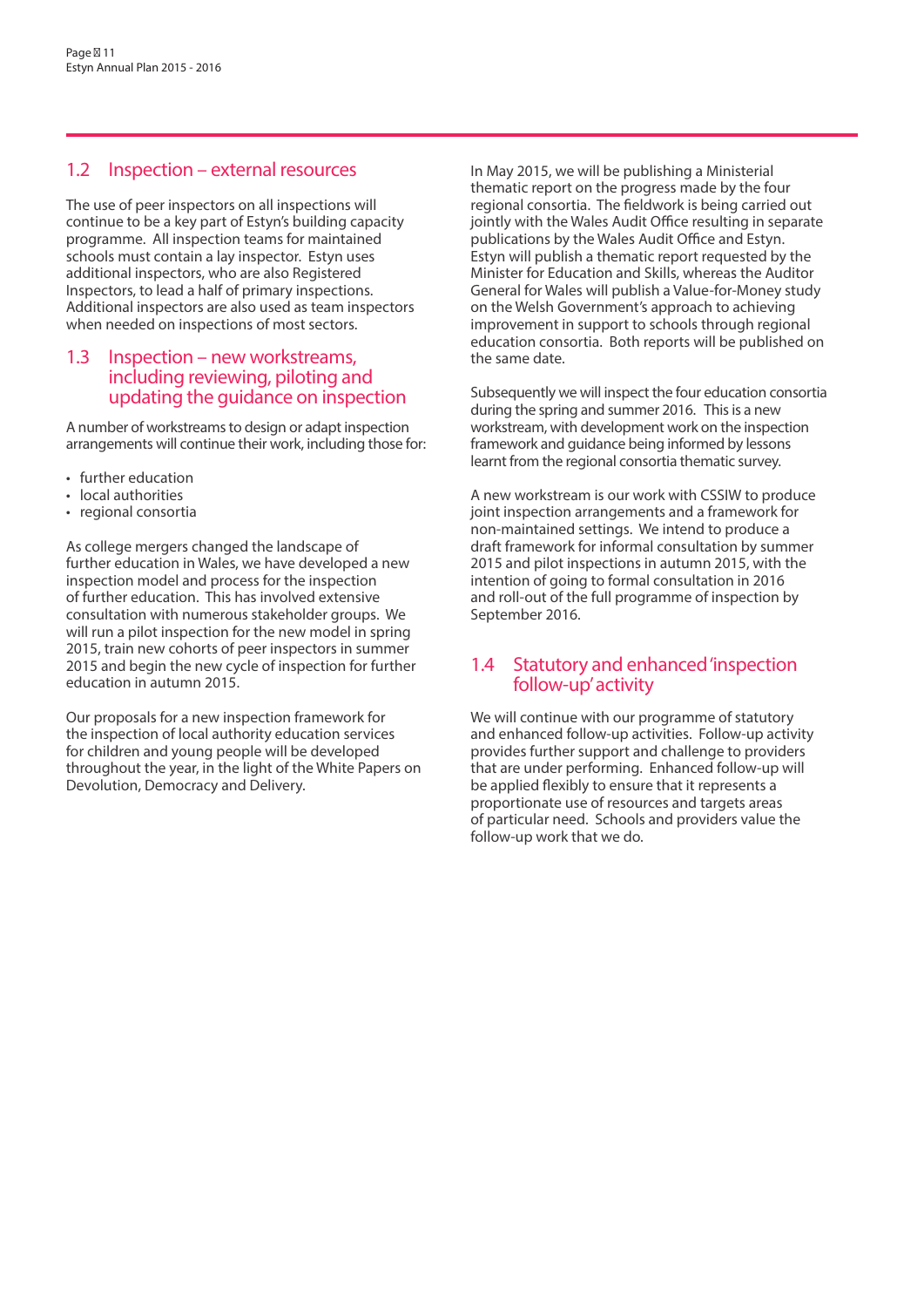Inspection findings in 2014-2015 requiring follow-up activity in 2015-2016



## As of 31 March 2015, the number of providers in special measures or in need of significant improvement: 46

Follow-up activity figures here relate to identified requirements for providers entering into the category of requiring special measures or in need of significant improvement (or focused improvement in the case of non-maintained nurseries / re-inspection in the case of post-16 providers), or those providers requiring an Estyn monitoring visit. Further information on the follow-up categories and activities for all sectors that we inspect can be found on our website at: http://www.estyn.gov.uk/english/inspection/inspection-explained/follow-up/

## 1.5 The quality assurance of Estyn inspections and reports

Quality assurance maintains confidence in the reliability of our inspections. We will go on providing a check on the evidence base for inspections by lead HMI who were not on the original inspection team. The HMI undertaking this role will check the judgements made in an inspection report against the evidence gathered on the inspection, to make sure that there is a match, and they will also check that the team has followed our published guidance for inspectors. Quality assurance arrangements are assured by independent auditors annually.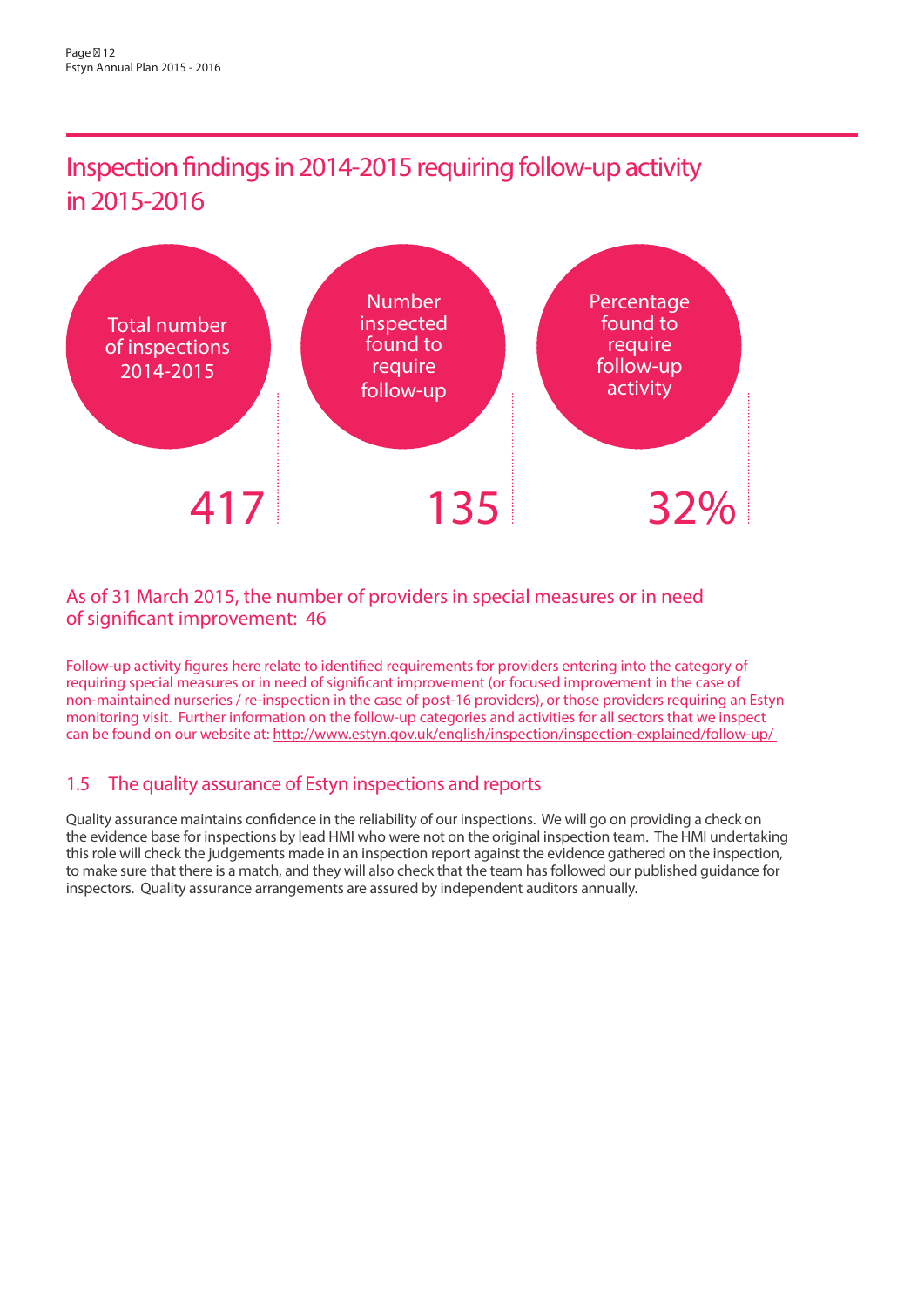| Performance objective                                                                                                                                         | Performance indicator <sup>5</sup>                                                                                                                                                         | PI<br>reference | <b>Target</b><br>2014-2015 | <b>Target</b><br>2015-2016 |
|---------------------------------------------------------------------------------------------------------------------------------------------------------------|--------------------------------------------------------------------------------------------------------------------------------------------------------------------------------------------|-----------------|----------------------------|----------------------------|
| To ensure that inspections<br>and their reports meet the<br>quality requirements set<br>out in Estyn's published<br>frameworks for inspection<br>and guidance | No published inspection<br>reports require amendment<br>after publication as a result<br>of substantiated challenge<br>to judgements                                                       | PI <sub>1</sub> | 0%                         | 0%                         |
| To ensure that inspections<br>are experienced by<br>providers as a positive<br>process that promotes<br>improvement                                           | Percentage of providers<br>whose inspection<br>questionnaire responses<br>fall into the disagree or<br>strongly disagree category<br>across the range of<br>questions posed <sup>6</sup>   | PI <sub>2</sub> | $< 5\%$                    | $< 5\%$                    |
|                                                                                                                                                               | Percentage of providers<br>who indicate their<br>dissatisfaction with<br>the reliability and<br>independence of Estyn's<br>judgements following<br>publication of the<br>inspection report | PI3             | $< 3\%$                    | $< 3\%$                    |
| To ensure that inspection<br>reports are published in a<br>timely manner                                                                                      | All reports published<br>within statutory or agreed<br>deadlines                                                                                                                           | PI4             | 100%                       | 100%                       |

 $^5$  We set ourselves challenging targets based on actual performance levels in previous and current years. Our actual performance levels in relation to these targets are reported each year in our Annual Report and Accounts. Targets are set and monitored by our Executive Board, which includes the Chief Inspector, her Strategic Directors and the Corporate Services Director. 6 Subject to amendment following stakeholder consultation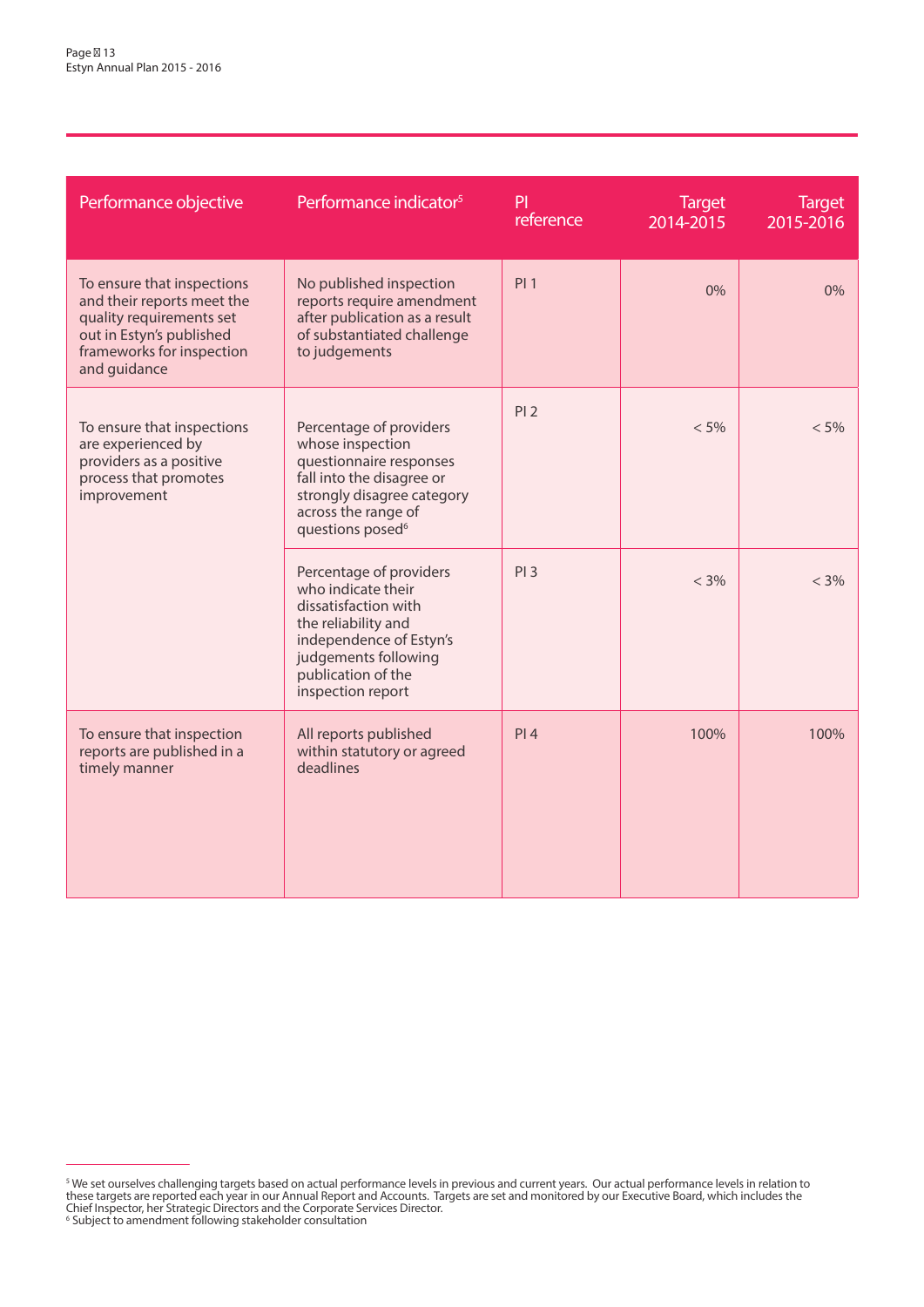# Strategic objective two Inform the development of national policy by the Welsh Government

#### 2.1 Publication of thematic reviews in response to the annual Ministerial remit letter and provision of other advice to the Welsh Government

Estyn has a unique role in informing national policy because our advice is based on first-hand, observed evidence of the impact of policy on the learner. Inspectors observe teaching and learning, scrutinise learners' work, question learners about their studies and hold meetings with front-line practitioners and leaders. We will continue to examine how well policy intentions actually work in practice. Advice

from Estyn differs from that provided by academic researchers because it is the professional judgement of experienced inspectors who have been practitioners themselves and who have a first-hand knowledge of the schools and providers of Wales based on inspections.

Thematic reports, also called 'remit' or survey reports, are an important way in which Estyn informs national policy. The Minister's annual remit letter to the Chief Inspector commissions Estyn to provide about 15 different thematic reports each year. Occasionally, when there is a need and resources allow, Estyn will publish a thematic report that has not been commissioned by the Welsh Government.

## Recent Estyn thematic reports

- Attendance in secondary schools
- Effective classroom observation in primary and secondary schools
- Numeracy in key stages 2 and 3: an interim report
- Linguistic progression and standards of Welsh in ten bilingual schools
- The effectiveness of learner-involvement strategies in adult community learning and work-based learning
- Barriers to apprenticeship
- Literacy in key stage 3
- Good practice in mathematics at key stage 3

Estyn will be asked by the Welsh Government to provide advice and support to a range of working groups, through representation or presentation of written evidence. In some cases, Estyn is invited formally by the Minister to attend a particular working group or panel. In other cases, Estyn is invited by a DfES official to join a working group to advise on policy development.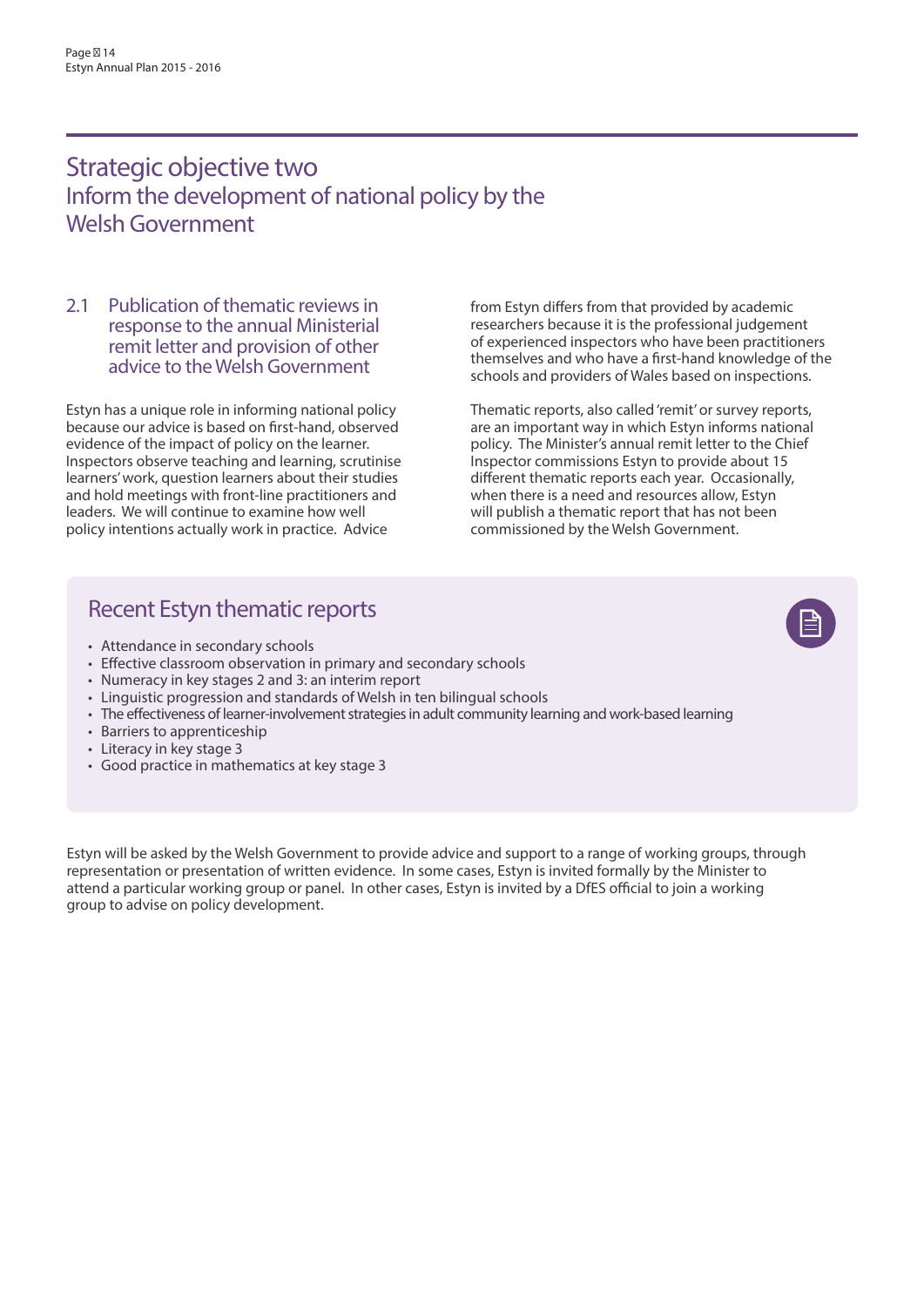# Strengthening Estyn's research capacity

Estyn is committed to developing its research capacity and providing timely advice to the Welsh Government and all stakeholders. This year we will improve our methodologies and strengthen the effect of our own publications by:

- giving every thematic survey lead a briefing pack that outlines existing relevant research and includes suggestions on data and methodology
- piloting two toolkits to provide staff with comprehensive guidance on undertaking surveys and completing the report
- planning and running training sessions for thematic survey leads, first editors and team members, based on the new toolkits
- establishing a more robust referencing process based on the Harvard Referencing system and offering training on the principles and effective use of this new system
- setting up a series of research-focused seminars for HMI and support staff

During 2015-2016, we will continue to improve internal processes for disseminating research throughout the organisation by:

- publishing a monthly research update, called 'Rummaging through the Research', to summarise key pieces of internal, national and international research
- providing links to commonly used research pages and news sites

### 2.2 Production and publication of HMCI's Annual Report

The Chief Inspector's Annual Report is Estyn's most important publication and receives considerable media attention. It summarises inspection findings from each sector inspected during the academic year. It is presented for the attention of Welsh Government Ministers and Assembly Members debate the report in a plenary session in the Senedd. The Chief Inspector appears before the National Assembly for Wales's Children, Young People and Education Committee to answer questions about the Annual Report and the committee publishes a scrutiny report based upon it.

# 2.3 Continue to develop distributed<br>leadership through Lead Inspector / Lead Officer (LILO) roles

We develop staff by distributing leadership roles in order to embed leadership behaviours and skills across the organisation. These roles strengthen our capacity and effectiveness, as well as supporting succession planning by giving staff leadership opportunities. The roles include: sector leads, learning domain responsibilities and link inspectors for local authorities, post-16 and other providers. We review the exact responsibilities continuously to ensure that time allocations and role descriptions match emerging needs.

## In 2015-2016, local authority link inspectors will:

- maintain a constructive working relationship with local authorities
- maintain an ongoing evaluation of the authority
- analyse and interpret performance data and inspection reports
- monitor providers' performance and progress against post-inspection action plans
- follow up specific issues with providers
- identify and communicate best practice
- liaise with other inspectorates, auditors and regulators
- advise HMCI and the Welsh Government

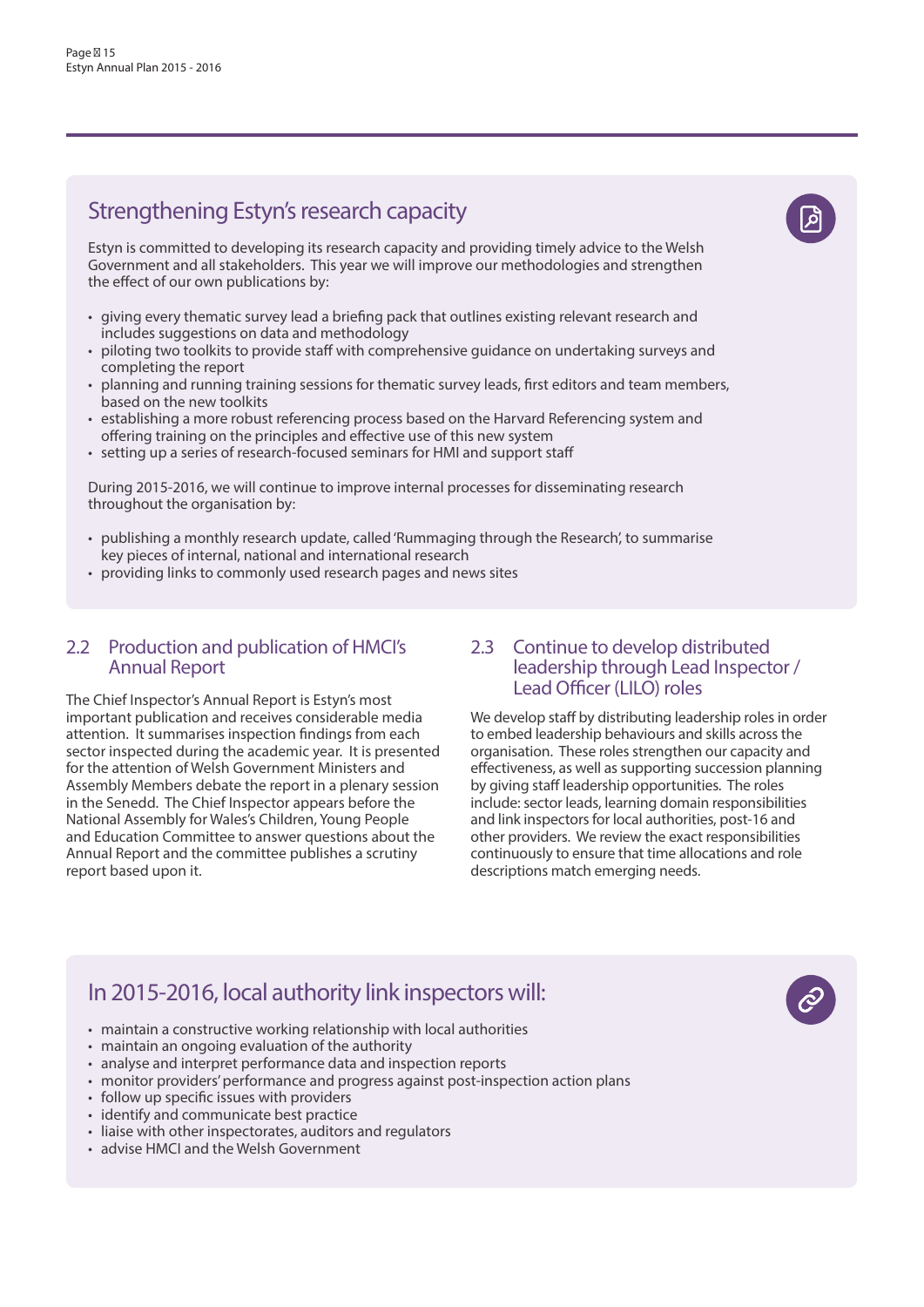### 2.4 Develop our knowledge-management capabilities

We will improve our capacity and capability to identify, gather, analyse, store and disseminate information and knowledge from within and outside Estyn. As a knowledge-based organisation, knowledge management is key to delivering our strategic objectives in an efficient and influential way. To help us in this task, we have recently appointed a HMI lead officer for knowledge management and a research and evaluation officer. We have also established a new knowledge management working group. We will focus on the learning to be derived and disseminated not only from Estyn's inspections and thematic reports but on the outcomes of research being undertaken by other bodies in Wales, the UK and beyond.

### 2.5 Estyn's role as a consultee on school organisation proposals

Under the terms of the School Standards and Organisation (Wales) Act 2013 and its associated Code, proposers are required to send consultation documents to Estyn. As a body being consulted, we provide our opinion only on the overall merits of school organisation proposals.

| Performance objective                                                                                                                                                                | Performance indicator                                                                            | PI<br>reference | <b>Target</b><br>2014-2015                                 | <b>Target</b><br>2015-2016                                 |
|--------------------------------------------------------------------------------------------------------------------------------------------------------------------------------------|--------------------------------------------------------------------------------------------------|-----------------|------------------------------------------------------------|------------------------------------------------------------|
| To ensure that Welsh<br>Ministers have regular,<br>independent feedback on<br>the standards<br>and quality of education<br>and training provision in<br>Wales in an<br>annual report | HMCI's Annual Report to<br>be produced<br>in-year on schedule                                    | PI <sub>5</sub> | Publication of<br>2013-2014<br>AR by 31<br>January<br>2015 | Publication of<br>2014-2015<br>AR by 31<br>January<br>2016 |
| To ensure that independent<br>advice requested in<br>the Ministerial remit is<br>provided in a timely way                                                                            | All advice work listed in<br>the annual Ministerial<br>remit letter is published to<br>deadlines | PI 6            | 100%                                                       | 100%                                                       |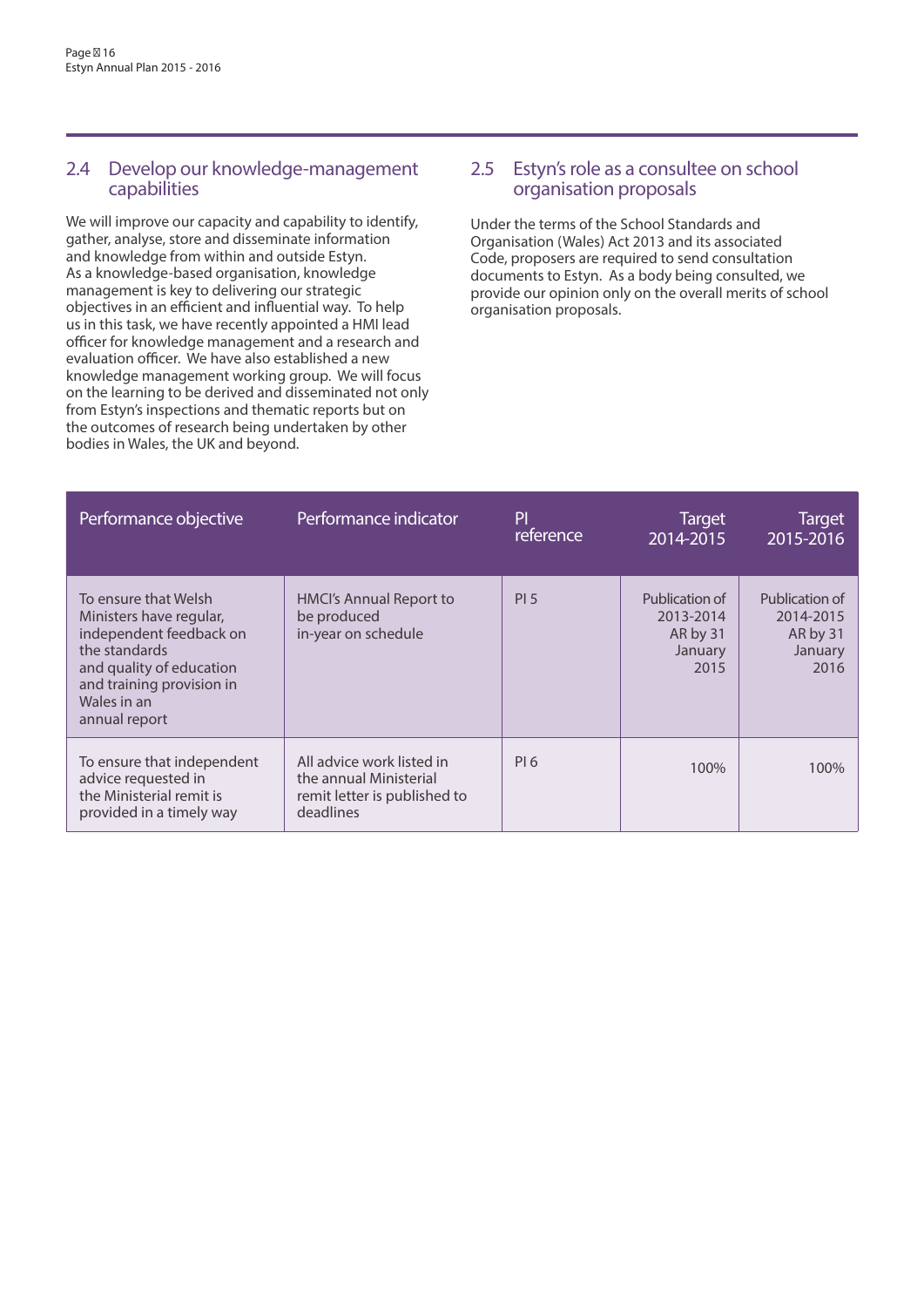# Strategic objective three Build capacity in the delivery of education and training in Wales

### 3.1 Estyn-led training events and conferences

Estyn is in a unique position to evaluate the quality of the education and training sector in Wales, based on first-hand evidence from inspection and thematic survey work. We will use this evidence and knowledge of best practice to help providers to build their own capacity to improve and drive a self-improving school system.

We support providers by developing the skills that their staff have through our professional inspection skills training programmes. Although the prime function of these programmes is to train inspectors to help us deliver our inspection programme, we know that providers benefit from having Estyn-trained staff because they gain a better understanding of the value of self-evaluation, quality assurance and analysis of performance data.

This year we will develop a training programme for 'challenge advisers' from the four regional consortia school improvement services, so that they gain professional inspection skills to support their role in challenging schools.

We will work on arrangements to tailor training activities to providers that most need to improve, as well as providing challenge to 'good' providers to become 'excellent' ones.

### 3.2 Identifying and disseminating best practice

A vital aspect of Estyn's role in supporting the drive for excellence in learning is to promote the spread of best practice based on our having first-hand access to the front-line experience of all education and training providers throughout a six-year period. There is a need to increase providers' capacity to improve, which we will support by promoting best practice more widely and more effectively.

# We will promote best practice so that:

- education and training practitioners have ready access to descriptions of practice which, if adopted more widely, would improve learners' experience and achievements
- substantial numbers of practitioners engage with best practice in ways that can help them meet their own areas
- examples of best practice likely to prompt change are validated by Estyn prior to publication

## 3.3 More effective communication of thematic report findings

Our thematic reports are a valuable resource for education providers. They provide an overview of current practice and include case studies to share interesting and effective practice. Each year we publish an annual compendium, which brings together detailed analyses and recommendations from each report for easy reference. Practitioners can access the full reports, including case studies, on our website. In addition, each thematic report is accompanied by training materials for providers to use with staff in the form of a Powerpoint presentation summarising the key messages, recommendations and questions based on the report.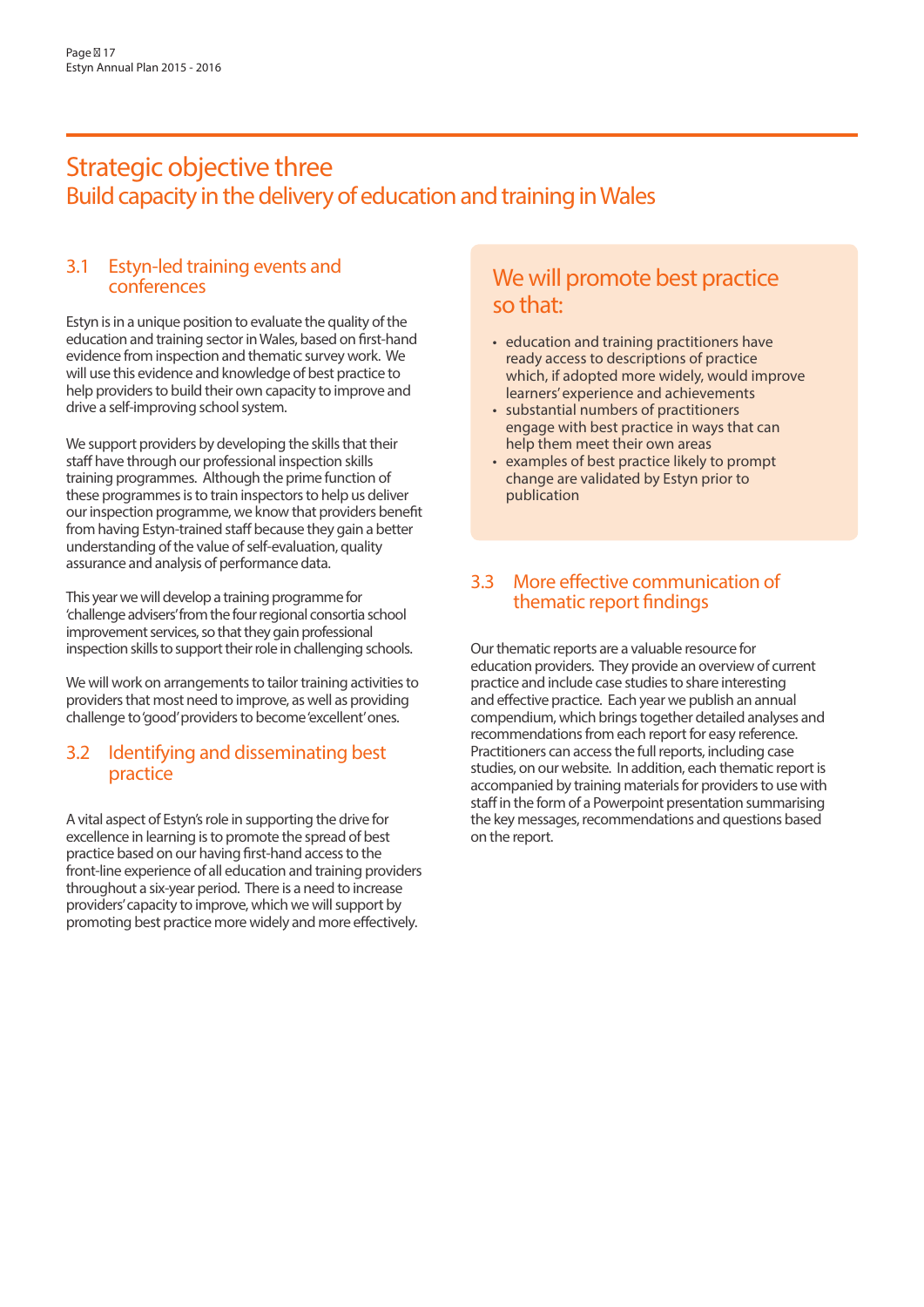## How we intend to improve the effectiveness of our communication further

- publishing INSET materials for primary and secondary schools on improving mathematical and numeracy skills
- providing updated training for all peer inspectors on our thematic work to support their greater involvement in thematic reviews
- seeking case studies of how thematic reports have been used by providers to improve practice and learn from these
- publishing multi-media case studies as part of our 'Creative arts' thematic report
- exploring with stakeholders how to encourage wider use of thematic reports across all sectors

## 3.4 Develop strong partnerships with stakeholders

We will continue to review how well we communicate and engage with our stakeholders as part of our continued commitment to improving the way we work. It is very important that our stakeholders have confidence and trust in our work through our sharing of good practice and our clear strategic vision about how our work helps to improve education and training in Wales.

We will continue to communicate with and involve other inspectorate, audit and regulatory bodies in Wales and across the UK whose work relates to our work. Our stakeholder engagement strategy will help us to take account of the views of CSSIW, HIW and the WAO in our activities, and where appropriate other UK-wide inspectorates.

#### PHOTO REDACTED DUE TO THIRD PARTY RIGHTS OR OTHER LEGAL ISSUES

| Performance objective                                                                                          | Performance indicator                                                                                                             | P<br>reference  | <b>Target</b><br>2014-2015 | <b>Target</b><br>2015-2016 |
|----------------------------------------------------------------------------------------------------------------|-----------------------------------------------------------------------------------------------------------------------------------|-----------------|----------------------------|----------------------------|
| To ensure that Estyn-hosted<br>training events and best<br>practice conferences meet<br>the needs of delegates | Percentage of delegates<br>indicating satisfaction<br>in evaluations of Estyn<br>training events and best<br>practice conferences | PI <sub>7</sub> | 98%                        | 98%                        |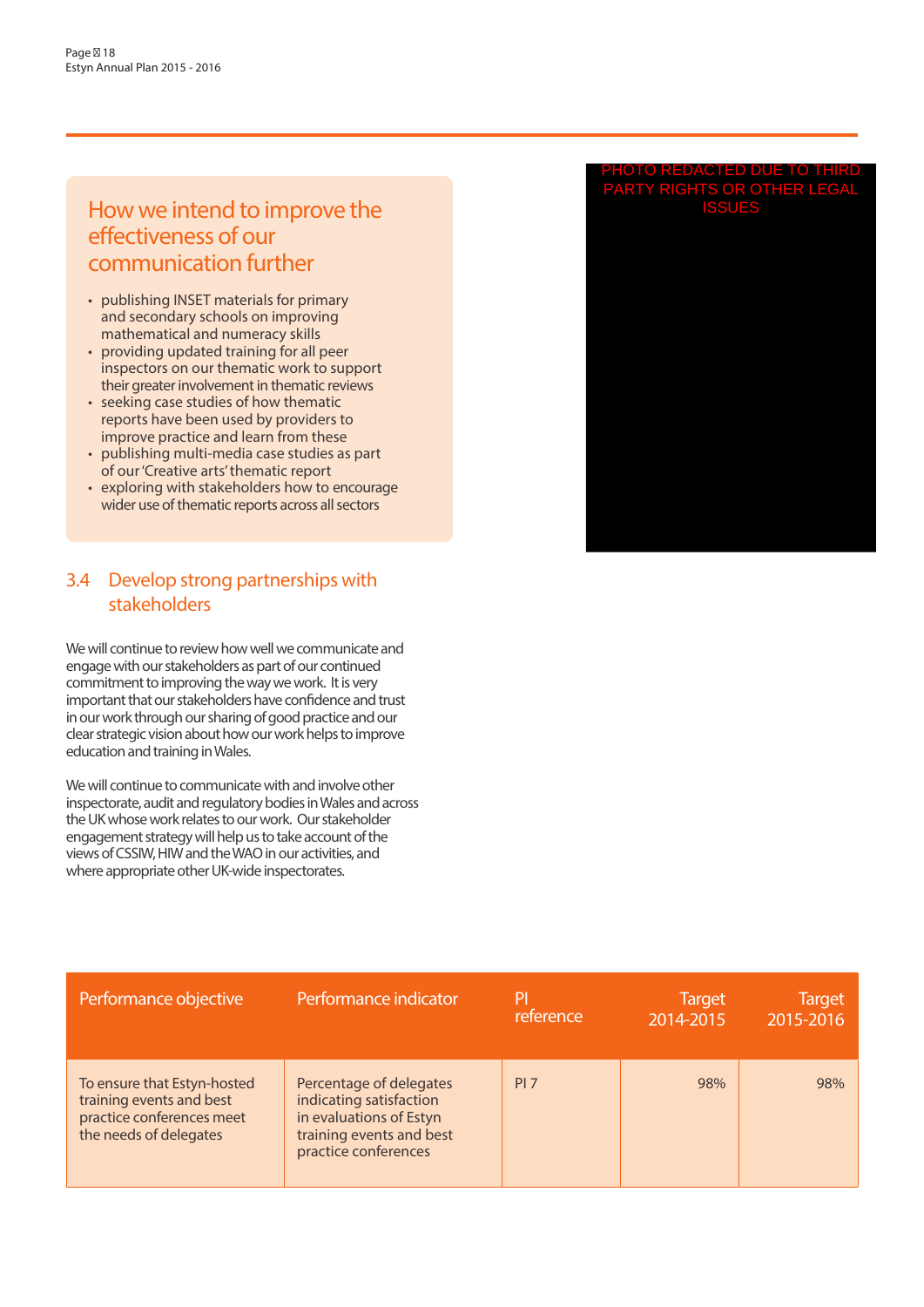## Part two

Estyn's delivery principles

# Delivery principle one Develop Estyn as a 'best value' organisation and 'exemplary employer'

By developing a skilled, knowledgeable and motivated workforce that is engaged with the organisation, we will improve individual and team performance and deliver continuing service improvement.

By maintaining and operating robust governance arrangements, we will ensure that resources are used effectively and efficiently to deliver the strategic objectives given in Part One of this plan.

### We do this by:

- promoting equality and diversity by delivering our Strategic Equality Action Plan
- offering secondments to support our in-house inspection workforce, transfer skills and knowledge and help strengthen capacity across education providers
- producing and delivering a training and development plan
- promoting and supporting bilingualism by implementing our Welsh Language Scheme and meeting standards set by the Welsh Language Commissioner
- continuing our commitment to employee health and wellbeing and maintaining the Corporate Health Standard
- working in partnership with our trade unions through our strategic and operational forums
- maintaining and building on the high levels of staff engagement evidenced in the results of the Annual Civil Service People Survey
- incorporating sustainable development considerations into all our activities and processes
- looking for even greater efficiencies in the way we work, including using technology to support agile and flexible working
- demonstrating best practice in corporate governance

#### PHOTO REDACTED DUE TO THIRD PARTY RIGHTS OR OTHER LEGAL ISSUES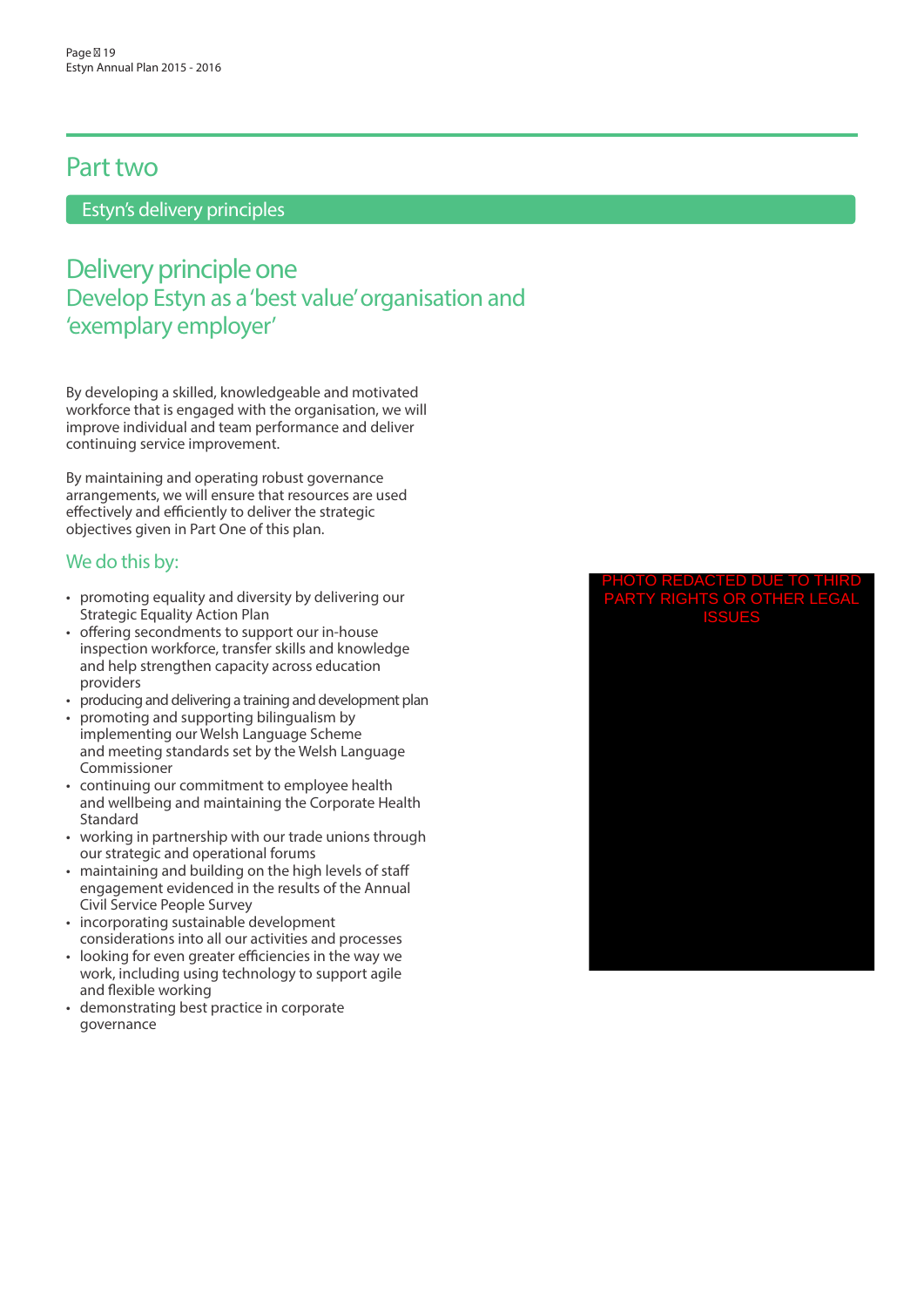| Performance objective                                                                                                | Performance indicator                                                                                                                                   | PI<br>reference | <b>Target</b><br>2014-2015                       | <b>Target</b><br>$\overline{2015}$ -2016         |
|----------------------------------------------------------------------------------------------------------------------|---------------------------------------------------------------------------------------------------------------------------------------------------------|-----------------|--------------------------------------------------|--------------------------------------------------|
| To maintain high levels<br>of engagement in staff<br>surveys                                                         | Estyn's staff engagement<br>index percentage in the<br>Civil Service People Survey<br>remains above the top<br>quartile of Civil Service<br>departments | PI <sub>8</sub> | Above top<br>quartile                            | Above top<br>quartile                            |
| To manage staff absence<br>levels                                                                                    | <b>Total annual sickness</b><br>absence rate                                                                                                            | PI9             | < 4%                                             | < 4%                                             |
| To ensure that we produce<br>an Annual Plan that meets<br>the requirements of the<br>Learning and Skills Act<br>2000 | Annual Plan to be<br>produced on schedule                                                                                                               | <b>PI 10</b>    | Forward to<br>Assembly by<br>31/03/2015          | Forward to<br>Assembly by<br>31/03/2016          |
| To report on Estyn's<br>achievements and<br>performance for the<br>financial year 2014-2015                          | Annual Report and<br>Accounts produced within<br>statutory timescales                                                                                   | PI 11           | Publish by<br>31/08/2014                         | Publish by<br>31/08/2015                         |
| To ensure that Estyn's<br>accounting procedures are<br>accurate, transparent and<br>accountable                      | Estyn's annual resource<br>accounts are not qualified<br>by external audit                                                                              | <b>PI 12</b>    | Unqualified<br>accounts for<br>2013-2014         | Unqualified<br>accounts for<br>2014-2015         |
| To ensure that Estyn<br>processes invoices in a<br>timely manner                                                     | All undisputed invoices<br>paid within 30 days                                                                                                          | PI 13           | 100%                                             | 100%                                             |
| To ensure best practice in<br>relation to investment in<br>people, sustainability and<br>health standards            | Full implementation of<br>relevant action plans for<br>completion in 2015-20167                                                                         | <b>PI 14</b>    | All actions<br>set for<br>2014-2015<br>completed | All actions<br>set for<br>2015-2016<br>completed |
| To develop Welsh language<br>capacity in Estyn                                                                       | Achievement of objectives<br>as outlined in the Welsh<br>Language Scheme action<br>plan                                                                 | PI 15           | All actions<br>set for<br>2014-2015<br>completed | All actions<br>set for<br>2015-2016<br>completed |
| To ensure integration of<br>equality and diversity in all<br>aspects of Estyn's work                                 | Achievement of objectives<br>set for completion in<br>2014-2015 as outlined in<br>the Strategic Equality Plan                                           | <b>PI 16</b>    | All actions<br>set for<br>2014-2015<br>completed | All actions<br>set for<br>2015-2016<br>completed |

<sup>7</sup> Action plans currently include the staff engagement action plan, the staff conference action plan, the health, safety and wellbeing committee action plan, the training and development plan, and the sustainability plan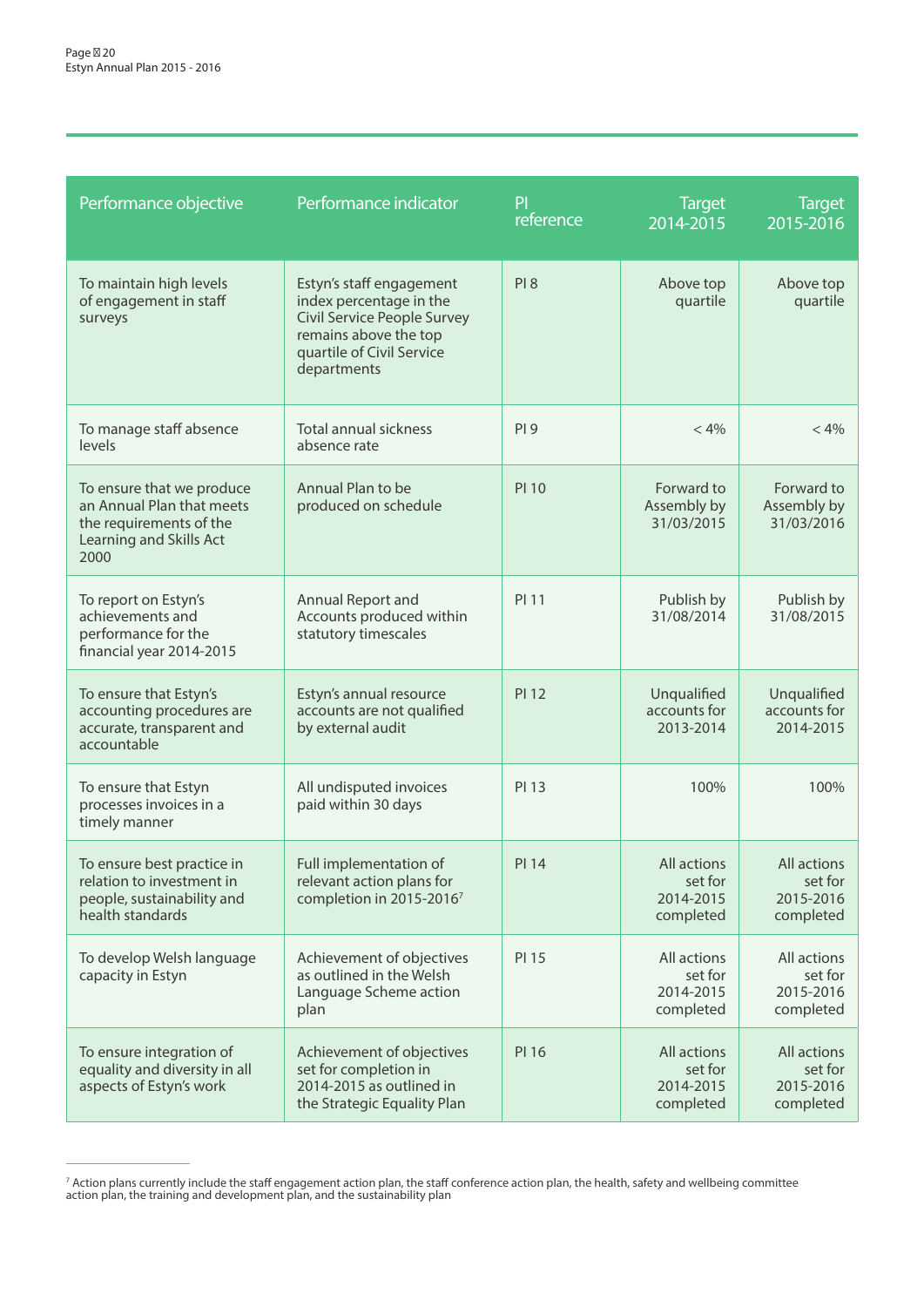# Delivery principle two Work collaboratively with other inspectorates to support improvement

To undertake joint working, where appropriate, on the basis of the Welsh Government's policy statement on inspection, audit and regulation (IAR) in Wales, and the priorities of Inspection Wales<sup>8</sup>.

We will ensure that this is guided by a common vision and purpose agreed between the IAR bodies in Wales and the UK. Our planning and programming activities will be co-ordinated, where appropriate, with those of the other IAR bodies so that they result in proportionate programmes of work that avoid duplication and ensure that key risks and concerns are being examined, including thematic inspection work.

During 2015-2016, we will undertake inspections and thematic survey work jointly with other inspectorates and regulatory bodies as appropriate

#### PHOTO REDACTED DUE TO THIRD PARTY RIGHTS OR OTHER LEGAL ISSUES



### We will:

- contribute to joint inspections of offender learning with HMI Prisons and HMI Probation in relation to their emerging inspection models
- ensure the effective co-ordination by Estyn and CSSIW of inspections of schools and colleges that have residential provision
- work jointly with other inspectorates, auditors and regulators, in particular CSSIW, HIW and the WAO, in respect of the inspection of public services and thematic work, including any special inspections or investigations where appropriate
- work with other UK inspectorates such as Ofsted and HM Inspectorate of Constabulary on joint inspections or thematic inspections where appropriate

## During 2015-2016, we will also:

- continue to work with the Quality Assurance Agency for Higher Education (QAA), where our areas of responsibility overlap, to share information and identify causes for concern
- continue to liaise with the UK Border Agency (UKBA) regarding its inspections of Highly Trusted status for colleges and other training providers
- work closely with the Welsh Government, the Higher Education Funding Council for Wales (HEFCW) and the General Teaching Council for Wales (GTCW) on issues relating to standards for teachers, continuous professional development and the inspection of initial teacher training in Wales

| Performance objective                                                                                                   | Performance indicator                                                                                                      | PI<br>reference | <b>Target</b><br>2014-2015 | <b>Target</b><br>2015-2016 |
|-------------------------------------------------------------------------------------------------------------------------|----------------------------------------------------------------------------------------------------------------------------|-----------------|----------------------------|----------------------------|
| To work collaboratively<br>with other inspectorates<br>to deliver inspections,<br>investigations or thematic<br>reviews | Number of inspections,<br>investigations or joint<br>reviews undertaken with<br>other Welsh and UK<br><i>inspectorates</i> | <b>PI 17</b>    | 8                          | 14                         |

<sup>&</sup>lt;sup>8</sup> Inspection Wales is a body based on an agreement between the Care and Social Services Inspectorate Wales (CSSIW), Estyn (Her Majesty's Inspectorate for Education and Training in Wales), Healthcare Inspectorate Wales (HIW) and the Wales Audit Office (WAO) to implement our commitment to work closely together to encourage improvement in public services. It is supported through a strategic agreement and an agreed work programme to improve joint working. Currently it has a jointly funded secretariat, comprising an Inspection Wales Project Manager (part-time).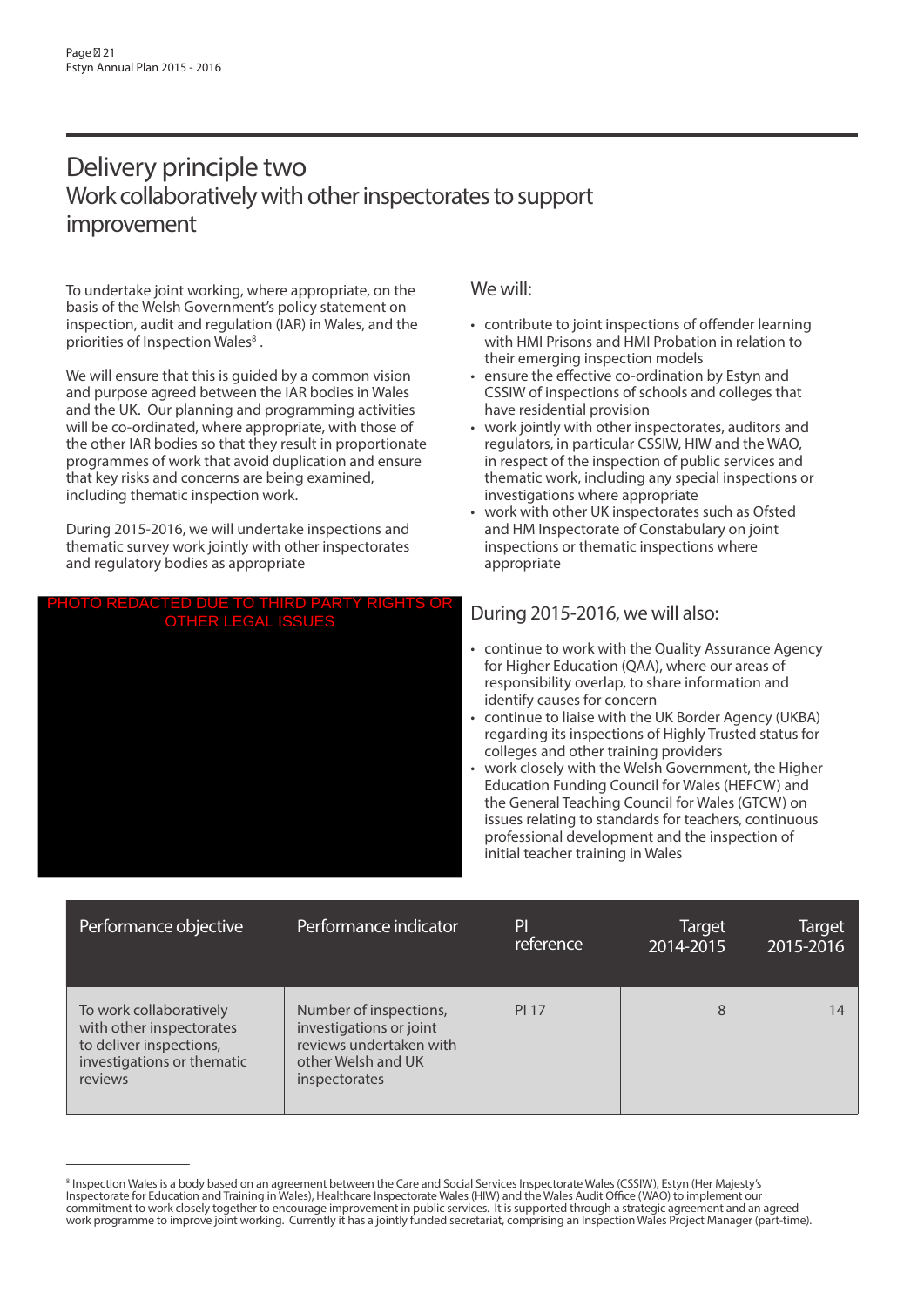# Estyn's budget

Estyn's funding from the Welsh Government for 2015-2016, as approved by the National Assembly, has been set at the level provided in the previous year: £11.664 million revenue and £0.281 million capital. Taking into account inflationary increases this represents a real terms cost reduction and, over the

past five years, our total expenditure has reduced by around £1.6 million, in real terms; this has largely been achieved through implementation of new inspection arrangements and other cost-saving initiatives, which it will be necessary to continue to pursue in order to deliver core services within, effectively, a reducing budget. The following diagram shows the breakdown of resources for 2015-2016:

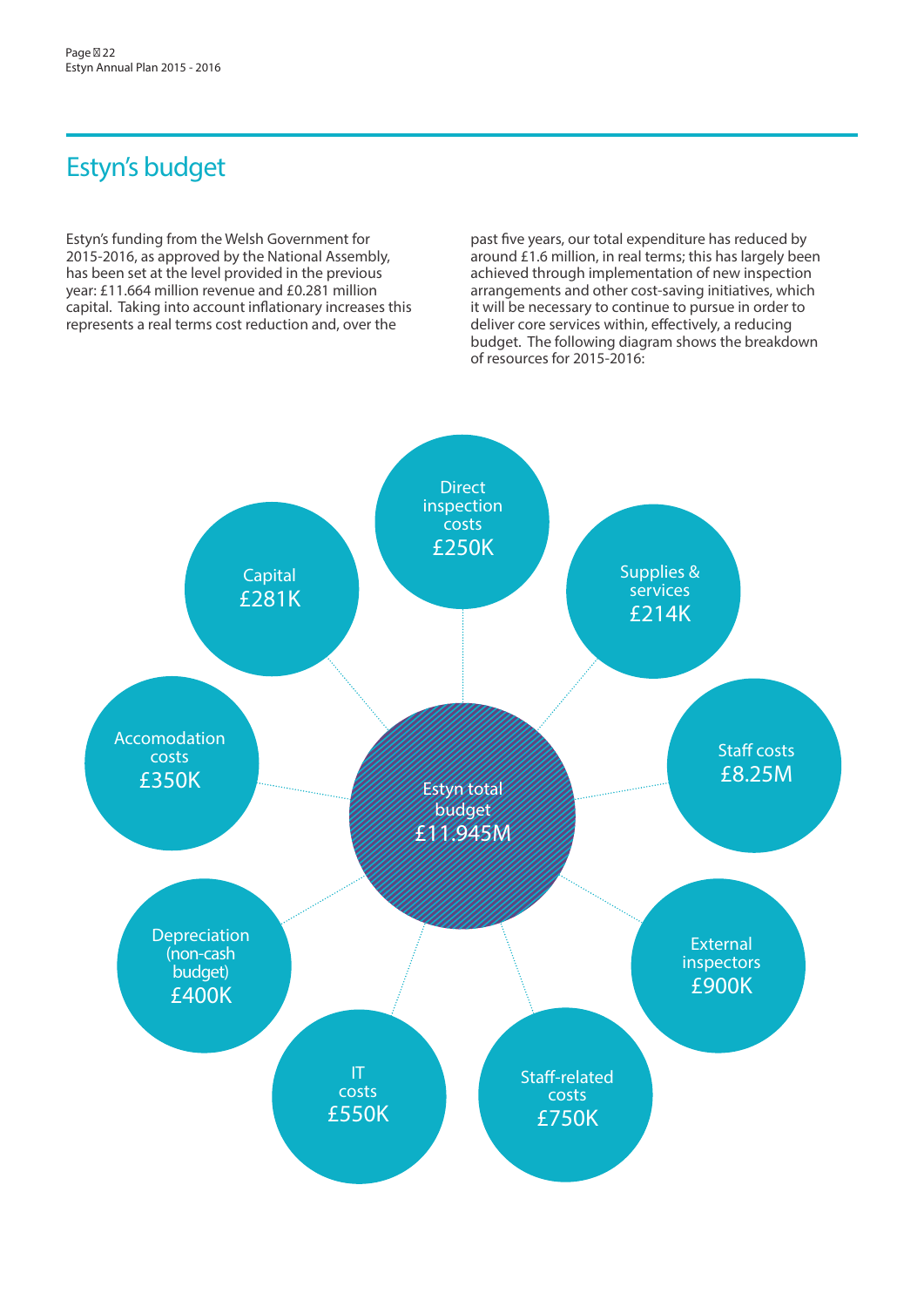Staff costs make up the largest part of Estyn's budget. The majority of our inspections will continue to be undertaken by HMI and seconded Additional Inspectors whose costs account for £5.575 million of the total staff budget. All of our inspections will have at least one peer inspector on the inspection team, and we will continue to use contracted Additional Inspectors, predominantly to support primary school inspections. The cost of contracted inspectors, peer inspectors and lay inspectors make up the External Inspectors budget of £0.9 million.

Estyn's third largest budget (staff-related costs) relates largely to travel and subsistence expenses of Estyn staff and peer inspectors and also covers expenditure on staff training, recruitment, welfare and health and safety.

Expenditure that supports delivery of our Strategic Objective 1 is included within the 'Direct inspection costs' budget, which includes the cost of our planned peer inspector training programme, our inspection questionnaire processes and the estimated costs of translating inspection reports that need to be published bilingually.

Our Annual Work Programme for 2015-2016 sets out the allocation of inspector days to each of the activities that deliver our three strategic objectives. The programmed inspector days are used on a pro-rata basis to allocate staffing and indirect costs to each of our strategic objectives, as follows:

# Resources by Strategic Objective (£m)

S01: Provide public accountability to service users on the quality and standards of education and training provision in Wales



S02: Inform the development of national policy by the Welsh Government



S03: Building capacity in the delivery of education and training in Wales

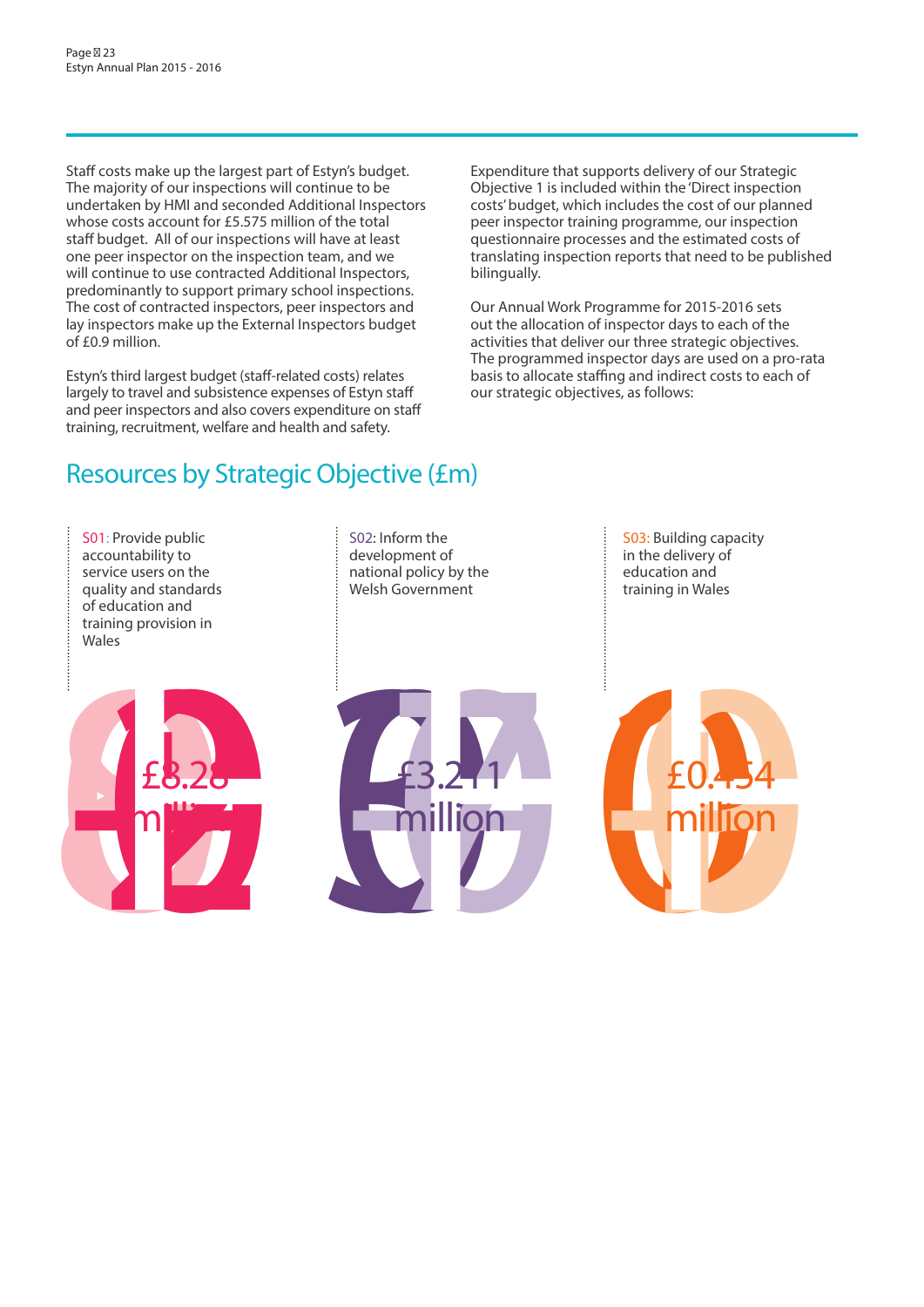# Appendix 1: Inspection and follow-up activity 2015-2016

Planned inspection activity by Her Majesty's Inspectors (HMI) and independent inspectors 2015-2016

| Unit of inspection                                        | Annual planned numbers of<br>inspections leading to reports |
|-----------------------------------------------------------|-------------------------------------------------------------|
|                                                           | 2015-2016                                                   |
| Non-maintained nurseries                                  | 106                                                         |
| Primary schools and nursery schools                       | 227                                                         |
| Secondary schools                                         | 42                                                          |
| Special schools                                           | $\overline{2}$                                              |
| Independent schools including independent special schools | 6                                                           |
| Pupil referral units                                      | 5                                                           |
| Regional consortia                                        | $\overline{2}$                                              |
| Initial teacher education and training (ITET)             | $\mathbf{1}$                                                |
| Further education institutions                            | $\overline{2}$                                              |
| Work-based learning (WBL) providers                       | $\overline{2}$                                              |
| Adult community learning                                  | $\overline{3}$                                              |
| Welsh for Adults (WfA)                                    | $\mathbf{1}$                                                |
| Total number of inspections                               | 399                                                         |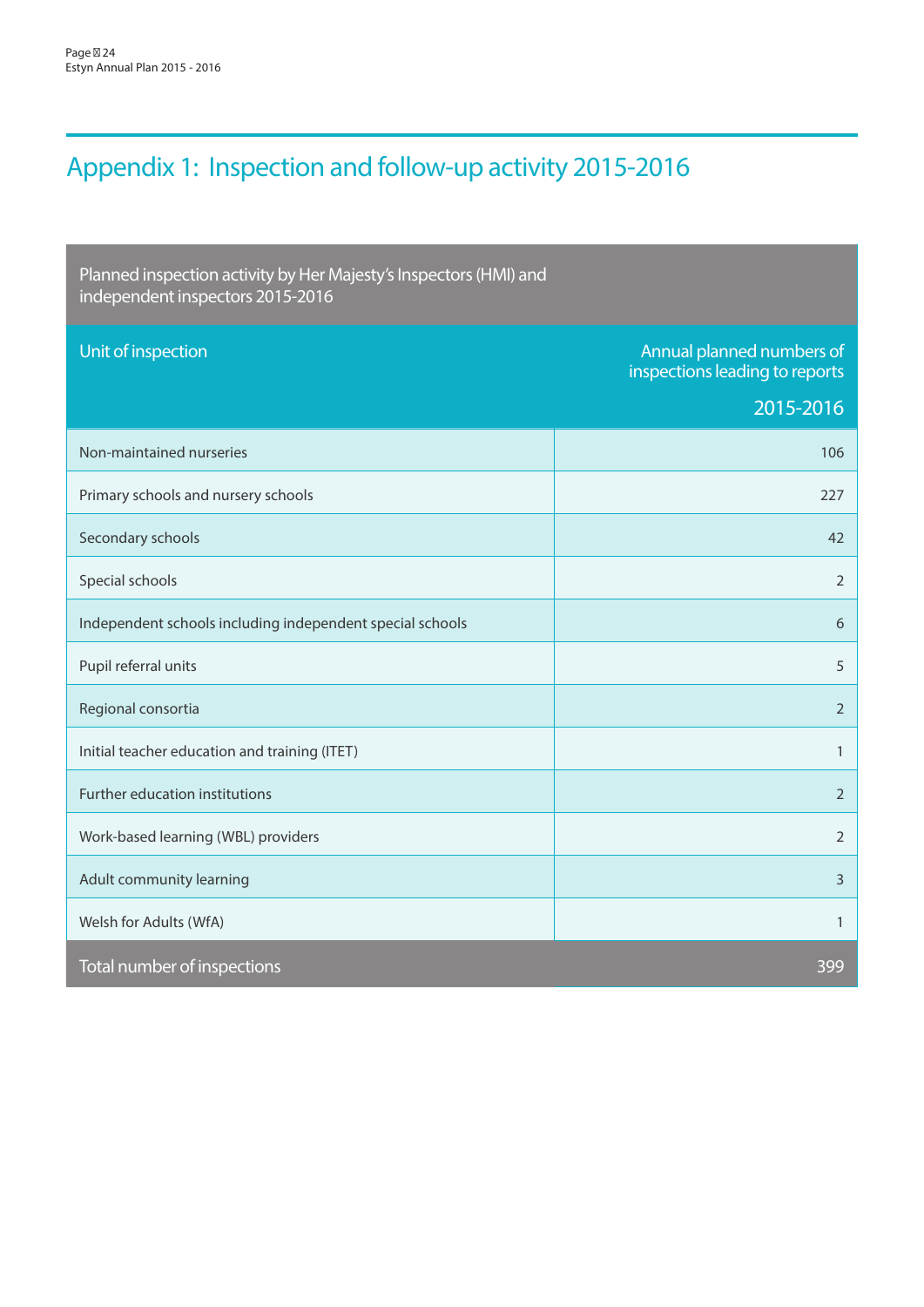# Appendix 1: Inspection and follow-up activity 2015-2016

Planned follow-up inspection activity by HMI 2015-2016, based on numbers of providers inspected up to March 2015 identified as requiring follow-up activity

| Unit of inspection                                           | Numbers of statutory<br>follow-up visits<br>(SM and SI) | <b>Numbers of Estyn</b><br>monitoring visits |
|--------------------------------------------------------------|---------------------------------------------------------|----------------------------------------------|
|                                                              | 2015-2016                                               | 2015-2016                                    |
| Non-maintained nurseries                                     | 1 <sup>9</sup>                                          | 7                                            |
| Primary schools and nursery schools                          | 25                                                      | 70                                           |
| Secondary schools                                            | 15                                                      | 9                                            |
| Special schools                                              | $\mathbf{1}$                                            |                                              |
| Independent schools including independent<br>special schools |                                                         |                                              |
| Pupil referral units                                         | $\overline{4}$                                          |                                              |
| Regional consortia                                           | $\overline{2}$                                          | $\overline{2}$                               |
| Initial teacher education and training (ITET)                |                                                         | $\mathbf{1}$                                 |
| Further education institutions                               |                                                         |                                              |
| Work-based learning (WBL) providers                          |                                                         | $\overline{2}$                               |
| Adult community learning                                     | $2^{10}$                                                | $\mathbf{1}$                                 |
| Welsh for Adults (WfA)                                       |                                                         |                                              |
| Total number of providers requiring follow-up<br>activity    | 50                                                      | 92                                           |

<sup>&</sup>lt;sup>9</sup> The statutory follow-up category for non-maintained nursery settings is focused improvement.<br><sup>10</sup> The statutory follow-up category for post-16 providers is re-inspection.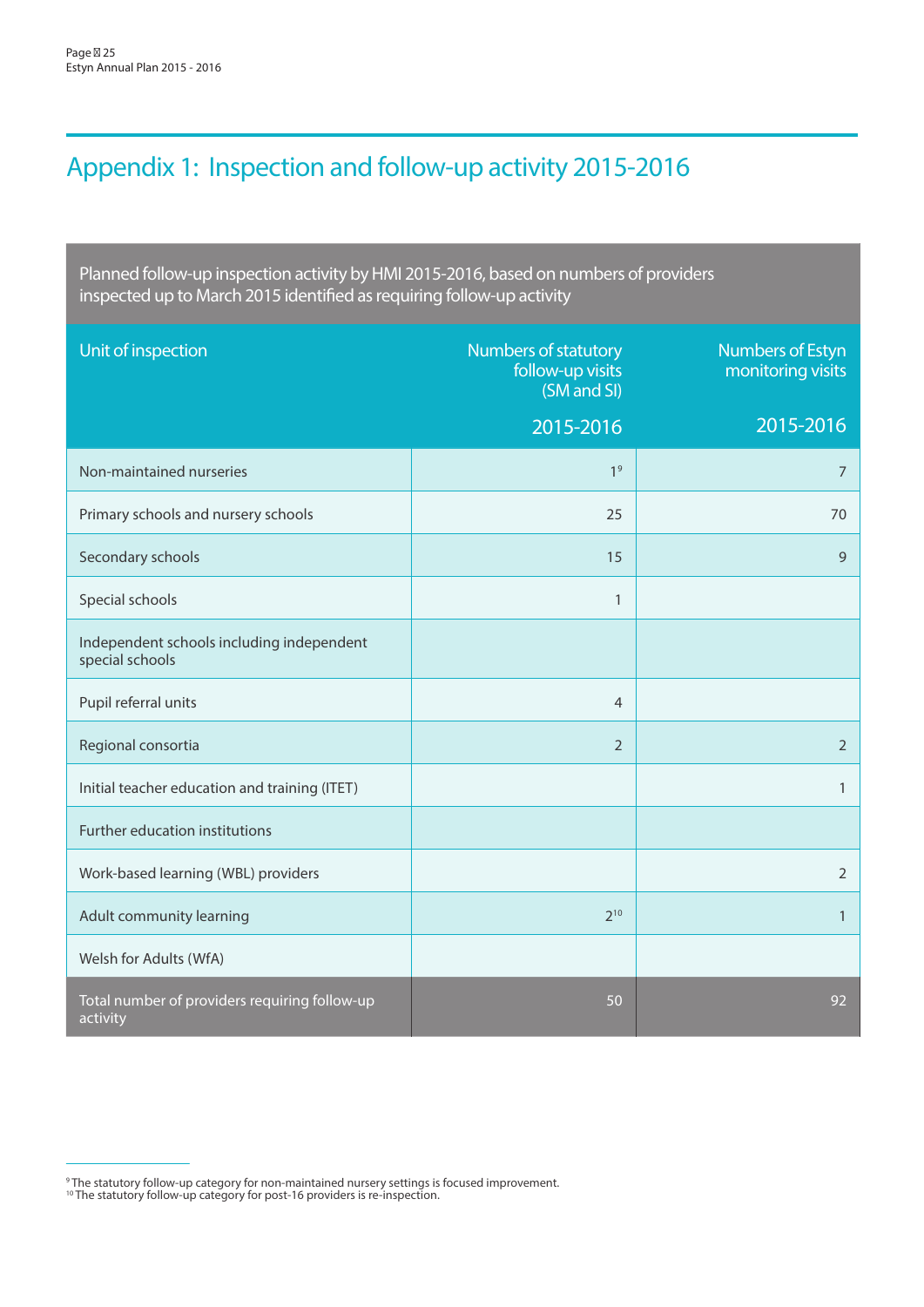# Appendix 2: Thematic report activity 2015-2016

This section sets out the specific advice required by the Department for Education and Skills (DfES) in 2015-2016, which includes:

- issues where Estyn is asked to provide detailed reports drawing on evidence from thematic inspections
- working groups that Estyn is asked to support through attendance, and contributions to proceedings
- other ongoing areas on which ad hoc advice and support are required
- a review of consortia

| The specific advice required by DfES in 2015-2016                                                                                                                              |                                                                                                                                                                                                                                                                                                                                                                                                                                                                |  |
|--------------------------------------------------------------------------------------------------------------------------------------------------------------------------------|----------------------------------------------------------------------------------------------------------------------------------------------------------------------------------------------------------------------------------------------------------------------------------------------------------------------------------------------------------------------------------------------------------------------------------------------------------------|--|
| <b>Planned title</b>                                                                                                                                                           | Summary                                                                                                                                                                                                                                                                                                                                                                                                                                                        |  |
| Standards in literacy in key stage 3<br>and the impact of the National<br><b>Literacy Framework</b>                                                                            | This is the third and final review in this series and will consider<br>the impact to date of the National Literacy Framework.                                                                                                                                                                                                                                                                                                                                  |  |
| The effectiveness of the numeracy<br>intervention programmes at key<br>stage 2 and key stage 3, tracking<br>the progress and implementation of<br>additional support necessary | This is the third and final review in this series. It will build on<br>evidence of what constitutes most effective support for those<br>falling behind in numeracy learning and will provide a basis for<br>future planning and delivery of training.                                                                                                                                                                                                          |  |
| Best practice in the Arts                                                                                                                                                      | This review is in response to an independent report to the Welsh<br>Government into Arts in Education in the Schools of Wales. This<br>review would be a first step in providing evidence of the ongoing<br>arts experience and its impact on literacy and numeracy<br>outcomes.<br>Year 1 looked at key stage 2; Year 2 will look at key stages 3 and<br>4 and will count as two reviews in 2015-2016 and Year 3 will look<br>at embedding creative learning. |  |
| <b>Professional Standards</b><br>for Teachers                                                                                                                                  | This review will assess the extent to which the revised Practising<br>Teacher Standards (PTS) and Leadership Standards are being<br>used in schools to support improved teaching and learning.<br>Year 1 is looking at statutory use of Leadership Standards in<br>the performance management of headteachers and year 2 will<br>look at statutory use of the Practising Teacher Standards in the<br>performance management process.                           |  |
| Identifying and highlighting good<br>practice on leadership development<br>within schools                                                                                      | This review will help support delivery of the recommendations<br>from the Hill Report and key elements of the Improving Schools<br>Plan. As such it will contribute to securing a culture change<br>around leadership with significant improvements in pupil<br>outcomes.                                                                                                                                                                                      |  |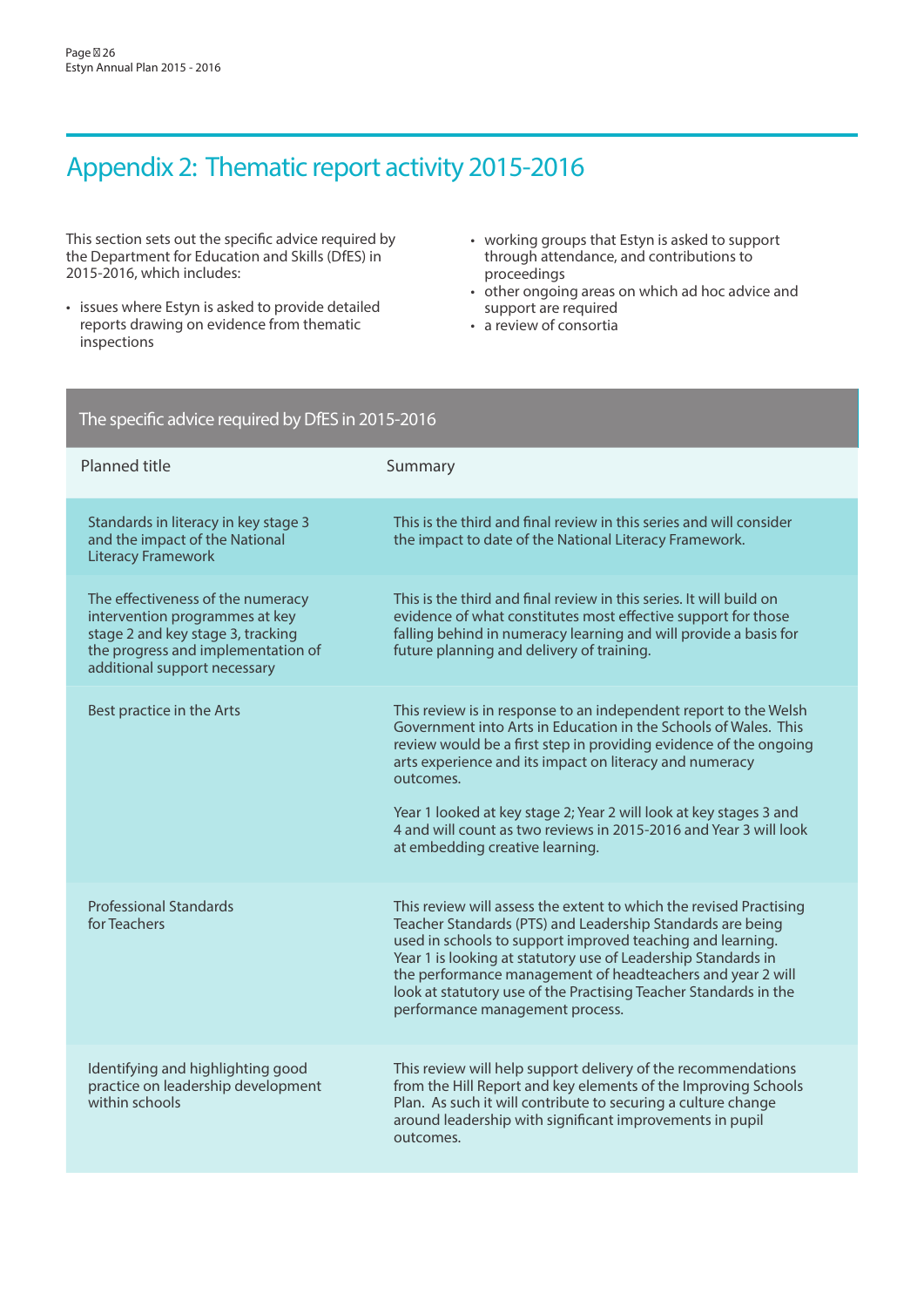# Appendix 2: Thematic report activity 2015-2016

#### The specific advice required by DfES in 2015-2016 Planned title Summary The impact of Teach First Wales This study will help inform future decisions on whether to extend the pilot programme beyond cohort 2015-2016. The implementation of Welsh in Education Strategic Plans (WESPs) This review will measure the appropriateness of the content of Local Authority WESPs and the effectiveness of the detailed actions in improving planning for Welsh medium education and the standard of the teaching of Welsh, Welsh second language and the teaching of subjects through the medium of Welsh. Raising the ambitions and educational attainment of looked after children in Welsh schools This study will review current guidance and identify effective support and interventions. Education other than at school This review will help map EOTAS provision across Wales and review the effectiveness of local authorities' management of provision. Measuring learner progress and transition arrangements for specialist colleges and further education This study will review the arrangements for measuring learner progress and transition arrangements in specialist colleges (year 1) and further education institutions (year 2). Implementation and delivery of the new Welsh Baccalaureate within schools and colleges at key stage 4 This study will assess the new Welsh Baccalaureate. [This is a large study and may be counted as two items in years 2 and 3.] Implementation and delivery of the new GCSE English language and GCSE Welsh language To help improve deliver and development of functional literacy at high level and identify good practice and areas for improvement. Implementation and delivery of new GCSE mathematics and GCSE mathematics numeracy To help improve deliver and development of functional numeracy at high level and identify good practice and areas for improvement. Teaching of modern foreign languages at key stages 3 and 4 To help inform the development of Welsh Government policies and initiatives which aim to increase the take-up of modern foreign languages at key stage 4.

Estyn will also complete the study of the capability and capacity of schools to engage in effective school to school support begun in 2014-2015 and produce a final report. The work will inform the continued development of the new National Model for School Improvement and strengthen the Regional Education Consortia in Wales.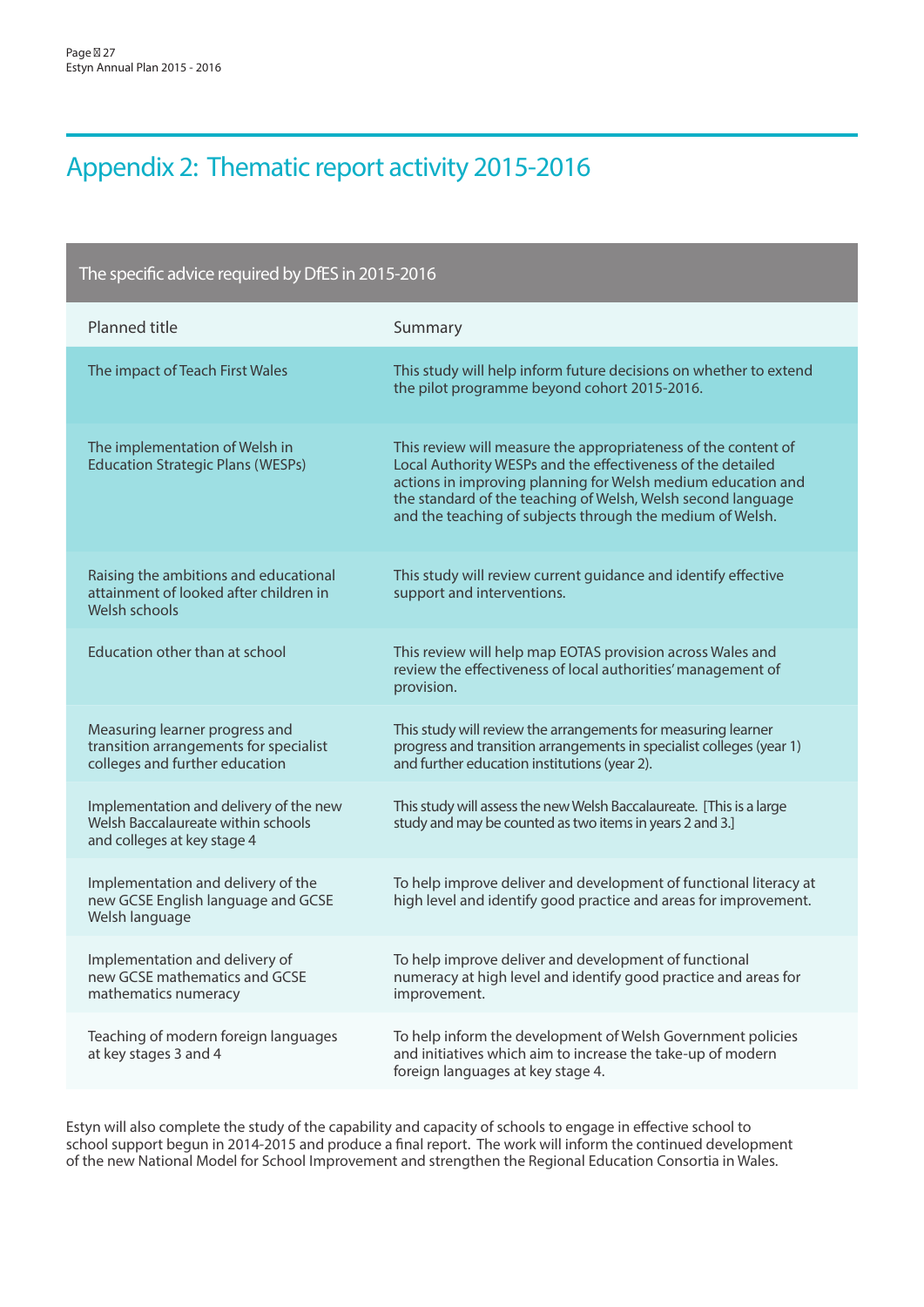# Appendix 3: Working groups

## Contributions to working groups

Estyn provides advice and support for decision making in a range of areas. Estyn may be asked to provide support to various working groups through representation and/or through presentation of written evidence. In 2015-2016 it is anticipated that advice will be required in the following areas:

- Early Years Development and Assessment Framework (EYDAF) Practitioners Task and Finish Group
- Foundation Phase Profile Working Group
- Early Years Partnership Board
- Foundation Phase Expert Group
- Foundation Phase Expert Group Task and Finish Group on Workforce and Governance
- Foundation Phase Expert Group Task and Finish Group on Practice
- 10 Year Early Years Workforce Plan Group (to be set up in 2015-2016)
- Physical Literacy Programme for Schools Steering Group
- Creative Learning Steering Group
- Music Services Task and Finish Group
- Phase 1 Review implementation group
- Curriculum assessment group
- Delivering Donaldson subject groups ('potential'/ 'subject to Ministerial decisions in relation to recommendations')
- Delivering Donaldson workforce development group ('potential'/ 'subject to Ministerial decisions in relation to recommendations')
- Delivering Donaldson stakeholder group ('potential'/ 'subject to Ministerial decisions in relation to recommendations')
- Teacher assessment steering group
- Mathematics Task and Finish Group
- Offender Learning Advisory Group
- Consistent Performance Measures Steering Group
- Learner Voice Wales Steering Group
- Review of Qualifications Stakeholder Reference Group
- Qualifications Wales Advisory Board
- Qualifications Development Strategy Group
- GCSE Subject Groups
- National Digital Learning Council
- Minority Ethnic Achievement Local Authorities Forum
- All Wales Forum of Gypsy Traveller Education Practitioners
- National Leadership Development Board
- Wales Strategic Forum for Careers Development
- National Youth Work Reference Group
- Review of Teachers' Professional Standards
- Lead and Emerging Practitioner Schools Project Board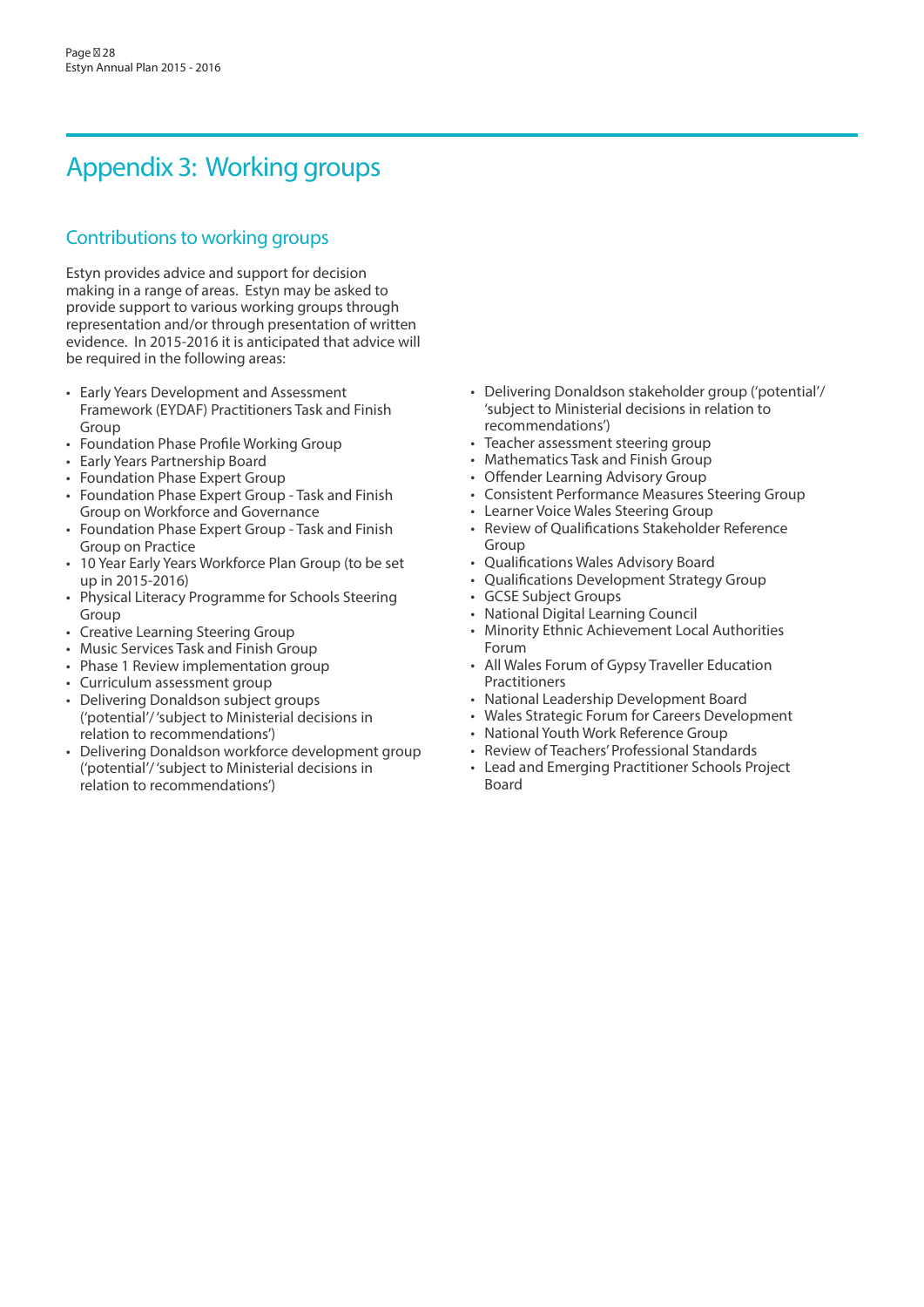# Appendix 4: Estyn's organisation chart



Staff numbers: 135 as at 31 March 2015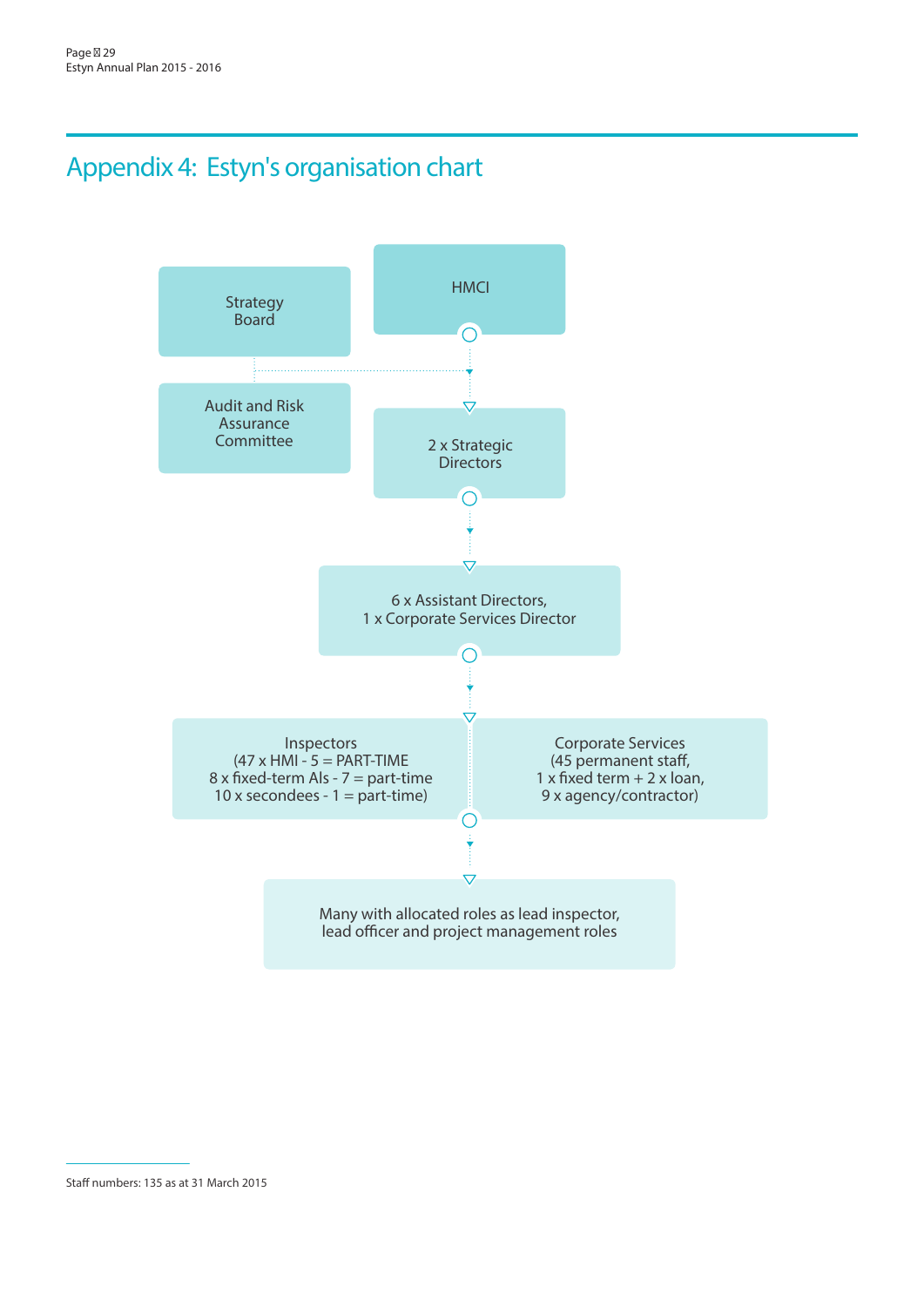# Appendix 5: Estyn Strategy Board members

During 2015-2016, the following persons will be Estyn's non-executive directors for the full year unless indicated otherwise.

## Non-executive directors









### Dr Haydn Edwards

Educational consultant with experience in senior management and public sector governance

Date of reappointment:<br>
End of appointment:<br>
2 September 2015 End of appointment:

### Mr Rheon Tomos

Currently partner of TDE Associates, appointed member and Vice Chairman of S4C Authority and Chair of the Audit and Risk Committee, member of the Welsh Language Commissioner Audit Committee

Date of reappointment: 1 April 2015<br>
For the of appointment or renewal: 31 March 2018 End of appointment or renewal:

### Mr Arwel Thomas

Chartered management accountant and a retired senior civil servant with experience in accounting, corporate governance and risk management

Date of appointment: 1 February 2015 End of appointment: 31 January 2018

### Mrs Judith Fabian

Education consultant and teacher, with experience in senior leadership in international education and curriculum development

Co-opted from: 1 February 2015<br>
Date of appointment: 1 September 2015 Date of appointment: End of appointment: 31 August 2018